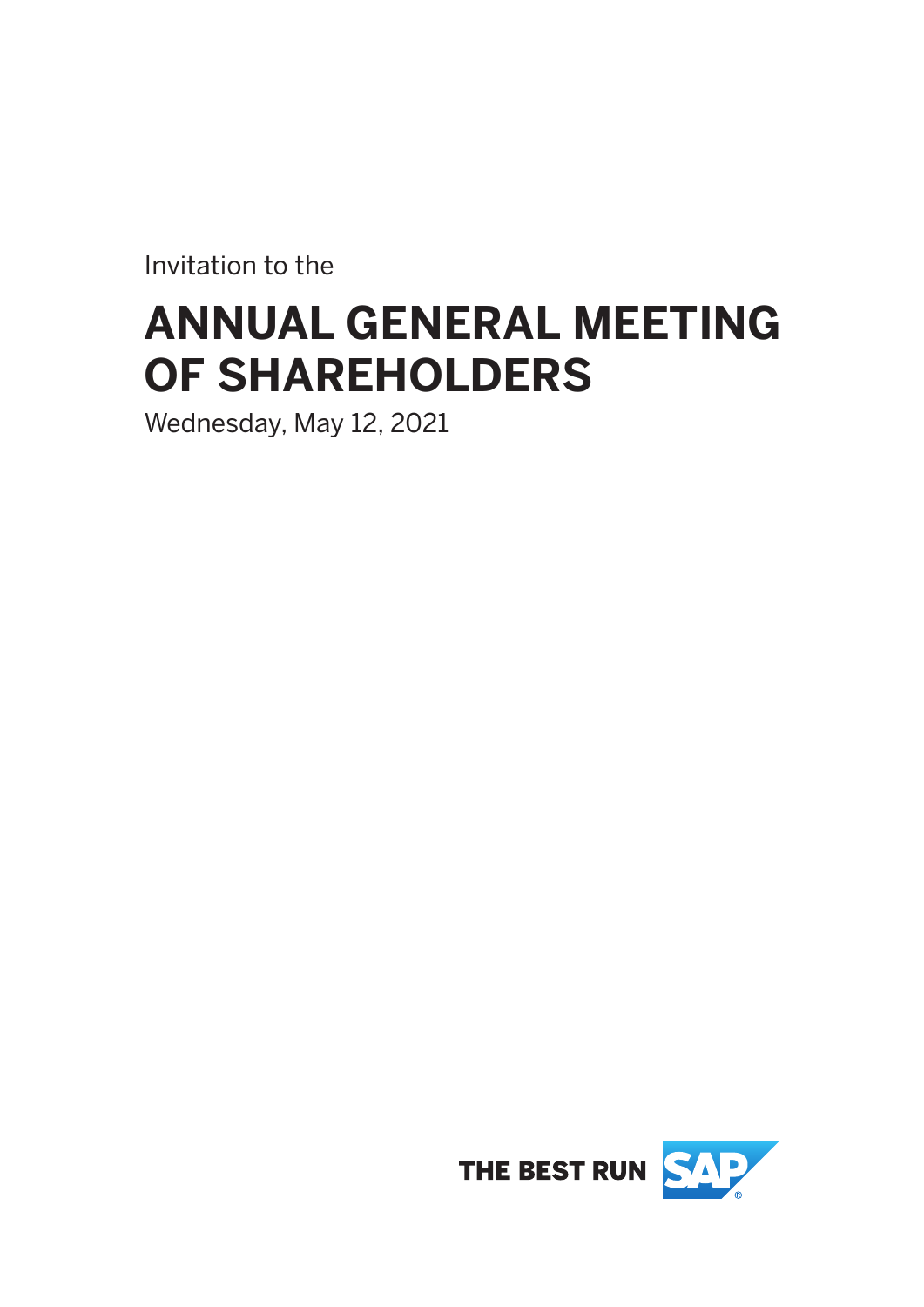# **SAP SE®**

### having its registered office in Walldorf, Germany

Securities Identification Number (*Wertpapierkennnummer*): 716 460 ISIN: DE 000 7 164 600

The shareholders in our Company are hereby invited to attend the Annual General Meeting of Shareholders

#### **on Wednesday, May 12, 2021, at 10.00 hrs Central European Summer Time – CEST (= 8.00 hrs Coordinated Universal Time – UTC)**

The Annual General Meeting of Shareholders takes place as a **virtual General Meeting**  without the physical presence of the shareholders or their proxies. The participation of the shareholders and their proxies takes place by electronic communication in accordance with the provisions and explanations contained in Section IV below (Further information and details concerning the General Meeting of Shareholders).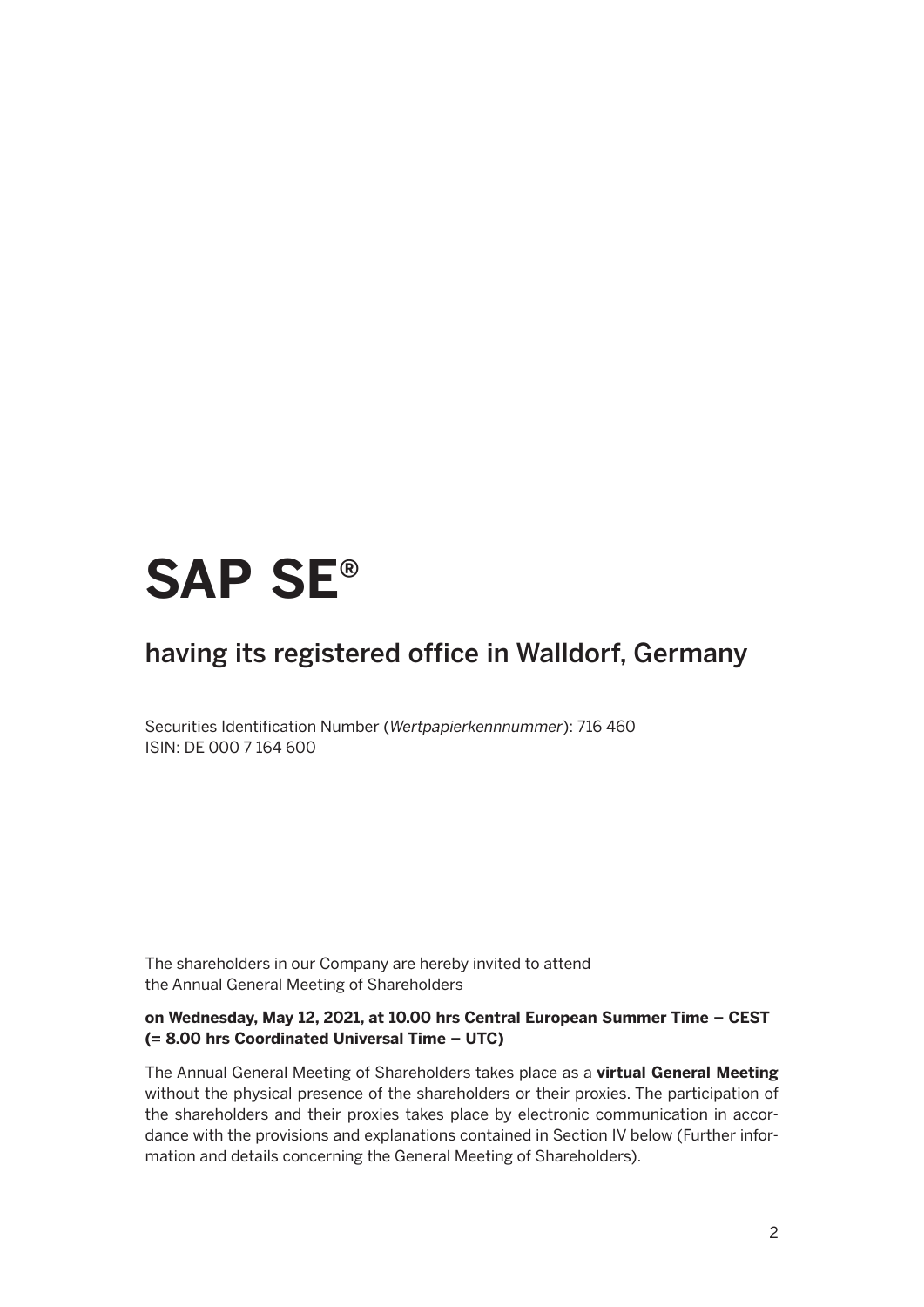# **OVERVIEW OF CONTENTS**

### **I. Agenda**

|    | IV. Further information and details concerning<br>the General Meeting of Shareholders                                                                                                                                                                                                                                                                                                                                                                                                        | page 26 |    |
|----|----------------------------------------------------------------------------------------------------------------------------------------------------------------------------------------------------------------------------------------------------------------------------------------------------------------------------------------------------------------------------------------------------------------------------------------------------------------------------------------------|---------|----|
|    | III. Report of the Executive Board regarding Item 7<br>on the Agenda                                                                                                                                                                                                                                                                                                                                                                                                                         | page 20 |    |
| Ш. | Information regarding Item 6 on the Agenda                                                                                                                                                                                                                                                                                                                                                                                                                                                   | page 16 |    |
| 9. | Amendment of Article 18 (3) of the Articles of Incorporation<br>(Right to Attend the General Meeting of Shareholders<br>- Proof of Shareholding)                                                                                                                                                                                                                                                                                                                                             | page    | 15 |
| 8. | Amendment of Article 2 (1) of the Articles of Incorporation<br>(Corporate Purpose)                                                                                                                                                                                                                                                                                                                                                                                                           | page    | 13 |
| 7. | Resolution on the granting of a new authorization of the<br>Executive Board to issue convertible and/or warrant-linked bonds,<br>profit-sharing rights and/or income bonds (or combinations<br>of these instruments), the option to exclude shareholders'<br>subscription rights, the cancellation of Contingent Capital I<br>and the creation of new contingent capital and the corresponding<br>amendment to Article 4 (7) of the Articles of Incorporation                                | page    | 7  |
| 6. | <b>By-Election of Supervisory Board members</b>                                                                                                                                                                                                                                                                                                                                                                                                                                              | page    | 5  |
| 5. | Appointment of the auditors of the annual financial statements<br>and group annual financial statements for fiscal year 2021                                                                                                                                                                                                                                                                                                                                                                 | page    | 5  |
| 4. | Resolution on the formal approval of the acts of the<br>Supervisory Board in fiscal year 2020                                                                                                                                                                                                                                                                                                                                                                                                | page    | 5  |
| 3. | Resolution on the formal approval of the acts of the<br>Executive Board in fiscal year 2020                                                                                                                                                                                                                                                                                                                                                                                                  | page    | 5  |
| 2. | Resolution on the appropriation of the retained earnings<br>of fiscal year 2020                                                                                                                                                                                                                                                                                                                                                                                                              | page    | 4  |
| 1. | Presentation of the adopted annual financial statements and the<br>approved group annual financial statements, the combined<br>management report and group management report of SAP SE,<br>including the compensation report and the Executive Board's<br>explanatory notes relating to the information provided pursuant<br>to Sections 289a (1) and 315a (1) of the German Commercial Code<br>(Handelsgesetzbuch; "HGB"), and the Supervisory Board's report,<br>each for fiscal year 2020 | page    | 4  |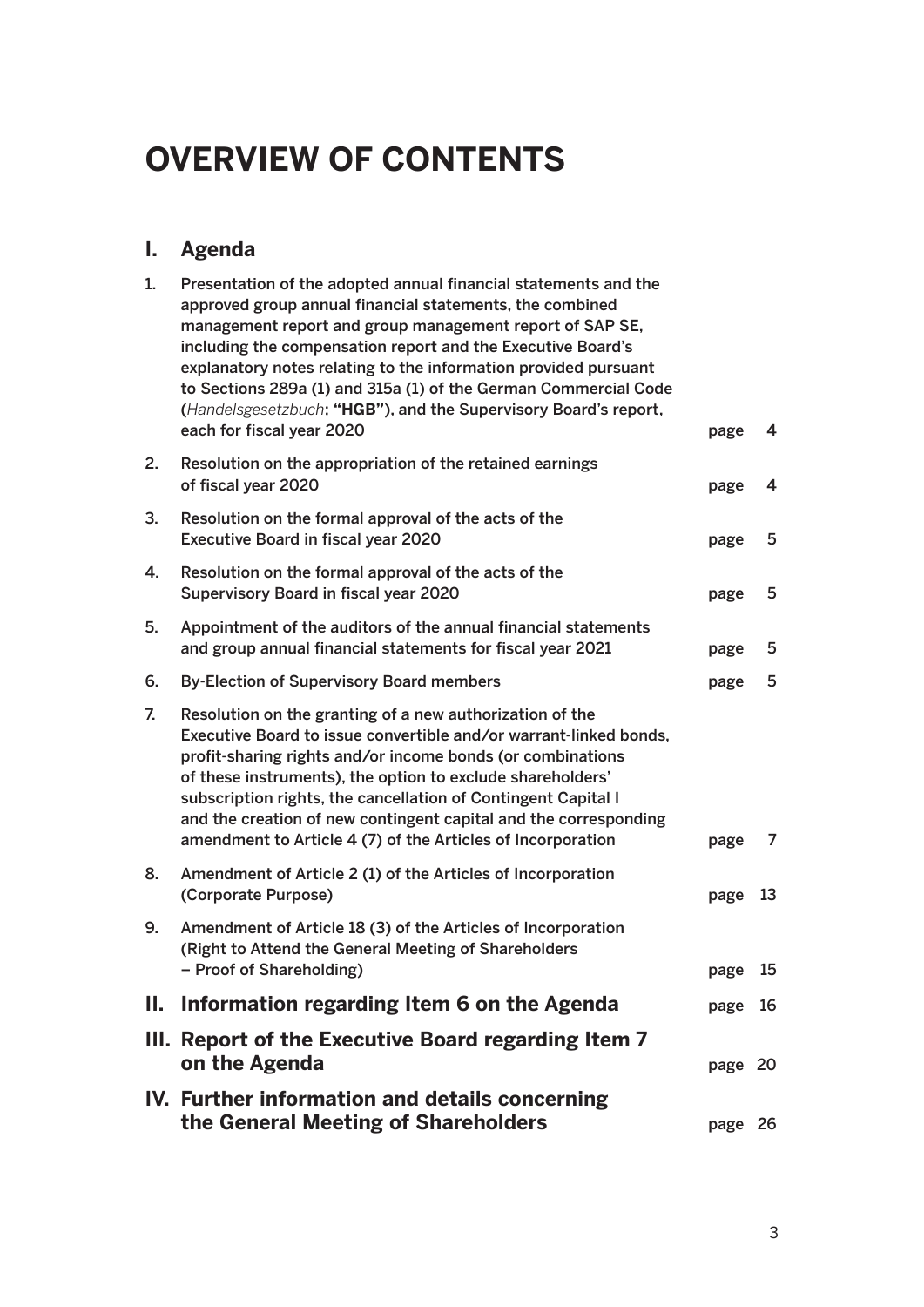## **I. AGENDA**

**1. Presentation of the adopted annual financial statements and the approved group annual financial statements, the combined management report and group management report of SAP SE, including the compensation report and the Executive Board's explanatory notes relating to the information provided pursuant to Sections 289a (1) and 315a (1) of the German Commercial Code (***Handelsgesetzbuch***; "HGB"), and the Supervisory Board's report, each for fiscal year 2020**

 These documents and the Executive Board's proposal for the appropriation of retained earnings can be viewed on the Internet at www.sap.com/agm.

 On February 24, 2021, the Supervisory Board approved the annual financial statements prepared by the Executive Board in accordance with Section 172 sentence 1 of the German Stock Corporation Act (*Aktiengesetz*; "**AktG**"). The annual financial statements have thus been adopted. At the same time, the Supervisory Board also approved the group annual financial statements. In accordance with Section 173 (1) AktG, it is therefore not necessary for the General Meeting of Shareholders to adopt the annual financial statements and to approve the group annual financial statements. The other aforementioned documents, too, must merely be made available to and, pursuant to Section 176 (1) sentence 2 AktG, are to be explained at the General Meeting of Shareholders, with no resolution being required (except in respect of the appropriation of retained earnings).

#### **2. Resolution on the appropriation of the retained earnings of fiscal year 2020**

 The Executive Board and the Supervisory Board propose that the following resolution be adopted:

The retained earnings for fiscal year 2020 in the amount of  $\epsilon$  10,451,658,330.24, as reported in the annual financial statements, are to be appropriated as follows:

| - Payment of a dividend in the amount of $\epsilon$ 1.85 |                        |      |
|----------------------------------------------------------|------------------------|------|
| per no-par value share carrying dividend rights          | $=$ € 2,182,221,779.00 |      |
| - transfer to other revenue reserves                     | $=$ $\epsilon$         | 0.00 |
| - and carry-forward of the remainder to new account      | $=$ € 8,269,436,551.24 |      |

 The dividend amount and the remainder to be carried forward to new account set out in the above resolution proposal are based on a capital stock carrying dividend rights of € 1,179,579,340.00, divided into 1,179,579,340 no-par value shares, as at the time of the publication of this invitation.

 The number of shares carrying dividend rights may have changed by the time the resolution on the appropriation of retained earnings is passed. If this is the case, the Executive Board and the Supervisory Board will submit an amended resolution proposal on the appropriation of retained earnings to the General Meeting of Shareholders,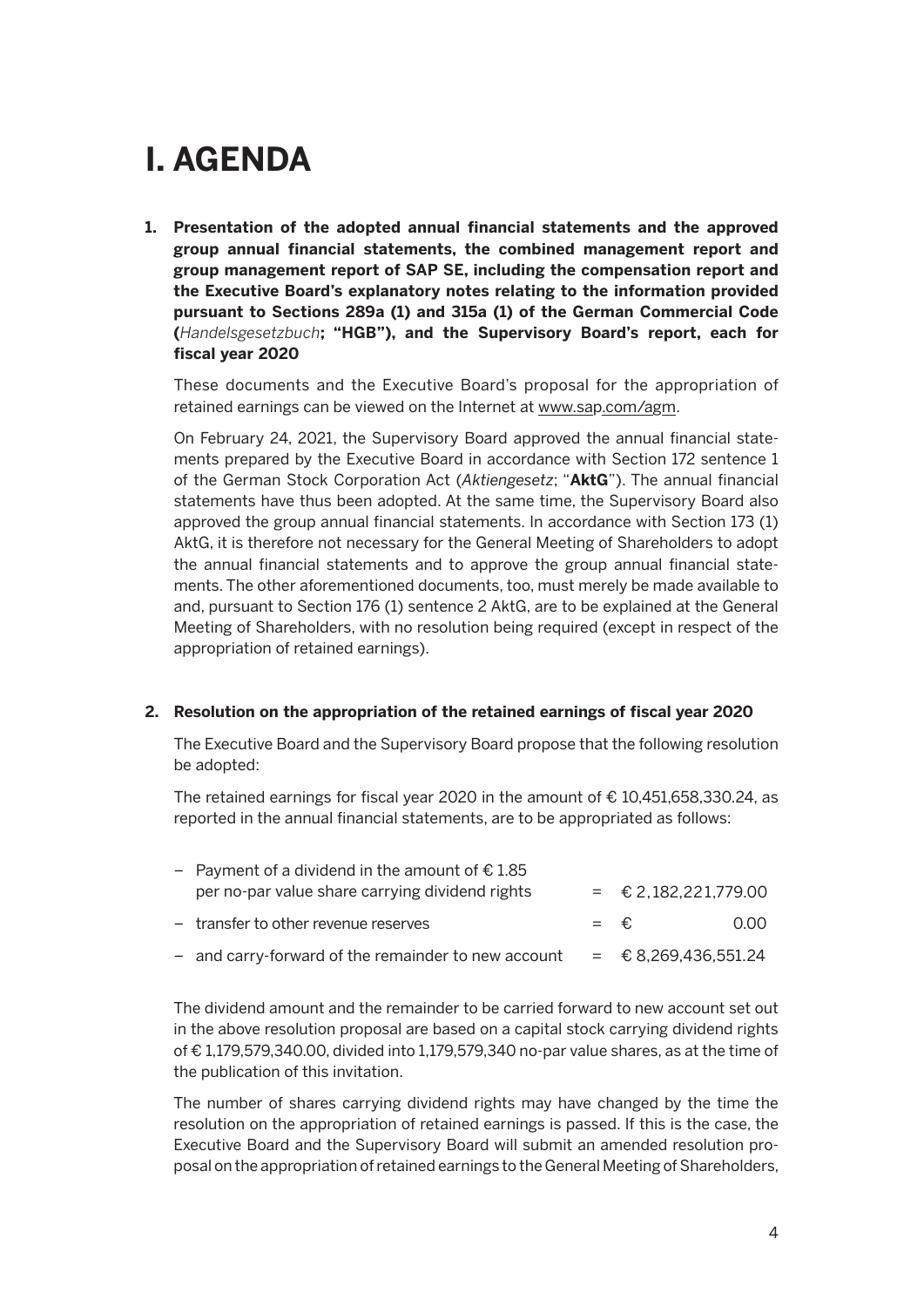which will also provide for a distribution of € 1.85 per no-par value share carrying dividend rights. Such amendment will be made as follows: If the number of shares carrying dividend rights, and thus the total dividend amount, decreases, the amount to be carried forward to new account will be increased accordingly. If the number of shares carrying dividend rights, and thus the total dividend amount, increases, the amount to be carried forward to new account will be reduced accordingly.

 In accordance with Section 58 (4) sentence 2 AktG, the claim for payment of the dividend will become due on the third business day (*Geschäftsta*g) (within the meaning of the relevant provisions of the German Civil Code (*Bürgerliches Gesetzbuch*; "**BGB**")) after the resolution has been passed by the General Meeting of Shareholders, i.e. on Tuesday, **May 18, 2021**.

#### **3. Resolution on the formal approval of the acts of the Executive Board in fiscal year 2020**

 The Supervisory Board and the Executive Board propose that the acts of the members of the Executive Board holding office in fiscal year 2020 be formally approved for that period.

#### **4. Resolution on the formal approval of the acts of the Supervisory Board in fiscal year 2020**

 The Executive Board and the Supervisory Board propose that the acts of the members of the Supervisory Board holding office in fiscal year 2020 be formally approved for that period.

#### **5. Appointment of the auditors of the annual financial statements and group annual financial statements for fiscal year 2021**

 Following a corresponding recommendation by the audit committee, the Supervisory Board proposes that KPMG AG Wirtschaftsprüfungsgesellschaft, Berlin, Germany, be appointed auditors of the annual financial statements and group annual financial statements for fiscal year 2021.

 The audit committee has declared in its recommendation that this recommendation is free from any undue influence by third parties, and that no clause restricting the choice of the General Meeting of Shareholders within the meaning of Art. 16 (6) of the EU Auditor Regulation (Regulation (EU) No 537/2014) has been imposed on the audit committee.

#### **6. By-Election of Supervisory Board Members**

 Ms Diane Greene resigned her seat on the Supervisory Board of SAP SE with effect as of December 9, 2020. By order of the Local Court (Amtsgericht) of Mannheim of December 21, 2020, Dr. Qi Lu was appointed Supervisory Board member of the Company for a limited term up to the close of the General Meeting of Shareholders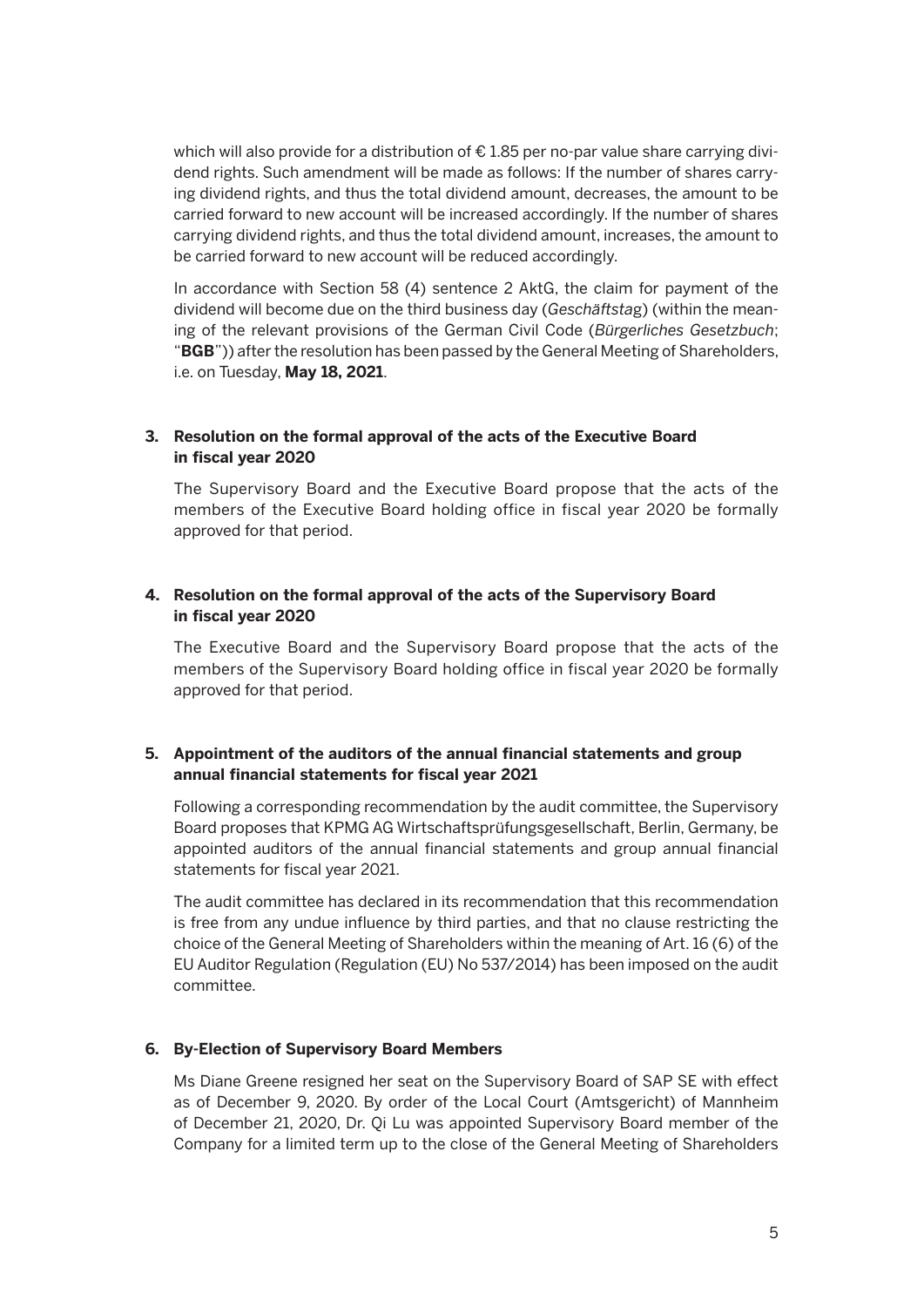on May 12, 2021, replacing Ms Diane Greene. Furthermore, Dr. h. c. mult. Pekka Ala-Pietilä has announced, that he will resign his seat on the Supervisory Board of SAP SE with effect as of the close of this year's Annual General Meeting of Shareholders on May 12, 2021. By-elections are therefore required for these two Supervisory Board Members, with each individual to be elected by way of a separate vote and, in accordance with Article 10 (5) sentence 1 of the Articles of Incorporation, for the remainder of the regular term of office of the respective predecessor.

 The Supervisory Board proposes that the following persons be elected as successors to the two shareholder representatives who have resigned from the Supervisory Board of SAP SE:

- a) **Dr. Qi Lu,** Chief Executive Officer of MiraclePlus Ltd., Beijing, China, resident in Beijing, China, as successor of Ms Diane Greene for a term of office starting at the close of the General Meeting of Shareholders on May 12, 2021, and ending at the close of the General Meeting of Shareholders that formally approves the acts of the Supervisory Board for fiscal year 2022,
- b) **Dr. Rouven Westphal,** Member of the Executive Board of the Hasso Plattner Foundation, Potsdam, Germany, and Managing Director of the General Partner of HPC Germany GmbH & Co. KG, Potsdam, Germany, resident in Potsdam, Germany, as successor of Dr. h. c. mult. Pekka Ala-Pietilä for a term of office starting at the close of the General Meeting of Shareholders on May 12, 2021, and ending at the close of the General Meeting of Shareholders that formally approves the acts of the Supervisory Board for fiscal year 2021.

 These election proposals are based on corresponding proposals by the nomination committee, take into account the objectives resolved by the Supervisory Board regarding its composition, and aim at fulfilling the Profile of Skills and Expertise prepared by the Supervisory Board for the entire Board. The Diversity Policy prepared by the Supervisory Board regarding its composition is thereby also implemented. For details, please refer to the Corporate Governance Statement for the 2020 financial year and the competence profile prepared by the Supervisory Board, both of which can be accessed at the internet address

#### www.sap.com/investors/en/governance

 The Supervisory Board made sure with the nominated candidates that they have sufficient time to perform their mandate.

 The information pursuant to Section 125 (1) sentence 5 AktG regarding the memberships in other supervisory boards to be established by law and in comparable supervisory bodies of commercial enterprises in Germany and abroad and CVs of the candidates are set out in Section II (Information Regarding Item 6 on the Agenda) below.

 Also please note the following with regard to the election of a Supervisory Board member:

 In accordance with Article 40 (2) sentence 1 and (3) of the SE Regulation, Section 17 of the German SE Implementation Act (*SE-Ausführungsgesetz*; "**SE-AG**"), Section 21 (3) of the German Act on Employee Involvement in European Companies (*SE-Beteiligungsgesetz*; "**SEBG**"), Part II. Clauses 2 and 3 of the Agreement on the Involvement of Employees in SAP SE dated March 10, 2014, as amended on July 15, 2019,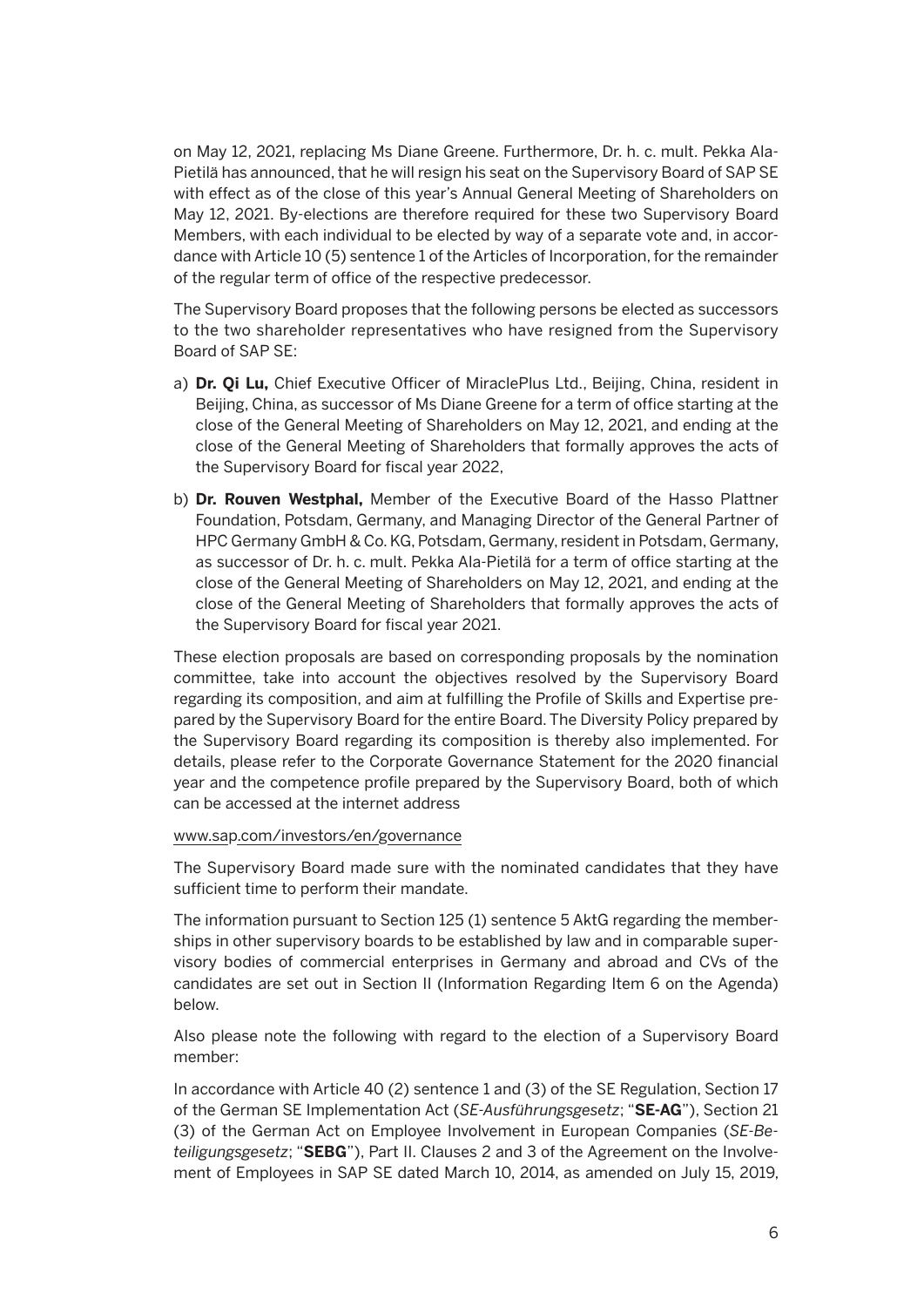and Article 10 (1) of the Articles of Incorporation of SAP SE, the Supervisory Board of SAP SE comprises eighteen members, nine of whom will be elected by the General Meeting of Shareholders as shareholders' representatives and the remaining nine will be appointed as employees' representatives under the Agreement on the Involvement of Employees in SAP SE referred to above. Pursuant to Section 17 (2) SE-AG, the Supervisory Board of SAP SE must comprise at least 30% of men and women each. Therefore, at least five seats on the Supervisory Board SAP SE must be occupied by women and five seats by men – applying the rounding rule of Sec. 96 (2) Sentence 4 AktG mutatis mutandis. The Supervisory Boards' election proposal takes these requirements into account.

**7. Resolution on the granting of a new authorization of the Executive Board to issue convertible and/or warrant-linked bonds, profit sharing rights and/or income bonds (or combinations of these instruments), the option to exclude shareholders' subscription rights, the cancellation of Contingent Capital I and the creation of new contingent capital and the corresponding amendment to Article 4 (7) of the Articles of Incorporation** 

 By resolution adopted by the General Meeting of Shareholders of May 12, 2016, the Executive Board was authorized to issue convertible and/or warrant-linked bonds (or combinations of these instruments) on or before May 11, 2021 in an aggregate notional amount of up to  $\epsilon$  10 billion and carrying conversion or option rights in respect of shares in the Company representing a pro rata share in the capital stock of up to EUR 100 million in aggregate. The existing authorization will expire on the day before this year's Annual General Meeting of Shareholders. The Executive Board has not exercised this authorization to date and does not intend to do so during the foreseeable remaining term until May 11, 2021. It is therefore proposed that the Annual General Meeting grants the Executive Board a new authorization with essentially the same content and a term of five years until May 11, 2026. The existing authorization does not need to be rescinded; rather, it will become invalid without further ado on expiry of May 11, 2021. However, the Contingent Capital I linked to the previous authorization must be cancelled, which for its part, due to the lack of issuance of instruments under the current authorization of May 12, 2016, with conversion or option rights, is no longer required. It is to be replaced by a new contingent capital linked to the new authorization.

The Executive Board and the Supervisory Board propose to resolve as follows:

- a) Granting of a new authorization to issue convertible and/or warrant-linked bonds, profit sharing rights and/or income bonds (or combinations of these instruments), and to exclude shareholders' subscription rights
	- (aa) Authorization period, principal amount, term, number of shares

 The Executive Board is authorized, subject to the consent of the Supervisory Board, to issue bearer and/or registered convertible and/or warrant-linked bonds, profit sharing rights and/or income bonds (or combinations of these instruments) (hereinafter together also referred to as the "Bonds") on one or more occasions on or before May 11, 2026 in an aggregate principal amount of up to  $\epsilon$  10 billion with a maximum term of thirty years and to grant to the holders or creditors of Bonds conversion or option rights in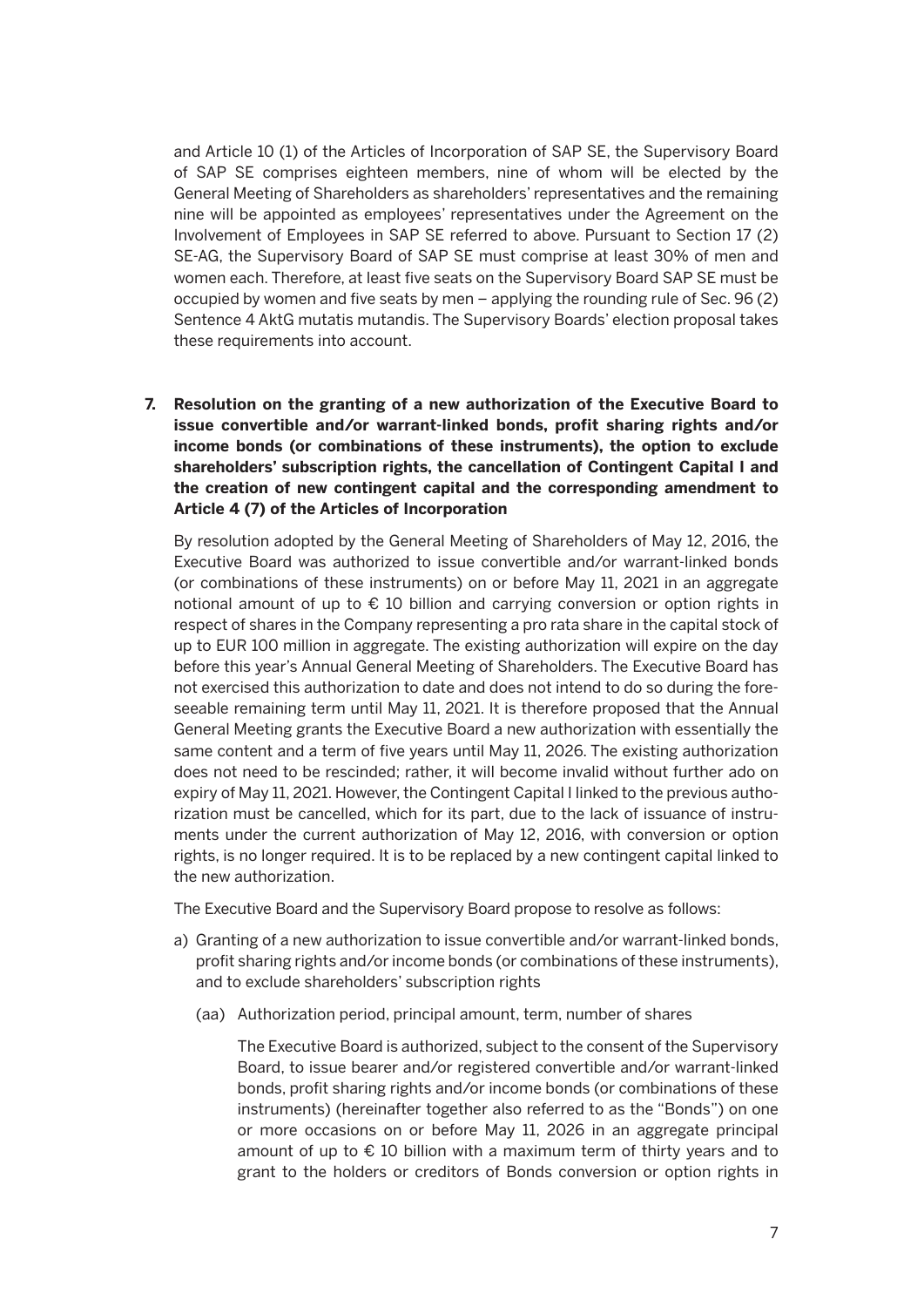respect of SAP SE shares representing a pro rata amount of capital stock of up to  $\epsilon$  100 million in accordance with the more detailed terms and conditions of the Bonds (hereinafter also referred to as the "Bond Terms"). The Bonds may feature a fixed or variable interest rate. The interest rate may further depend, in whole or in part, on the dividend amount of SAP SE, as is the case for income bonds.

(bb) Currency, issue by majority holdings

 To the extent legally permissible and limited to the corresponding euro countervalue fixed by the European Central Bank at the time of the decision on the issuance, the Bonds may be issued not only in euro but also in the legal currency of an OECD country. They may also be issued by any direct or indirect majority holdings of SAP SE (companies in which SAP SE directly or indirectly holds a majority of votes and capital), in which case the Executive Board is authorized, subject to the consent of the Supervisory Board, to provide the guarantee for the Bonds on behalf of SAP SE and to grant or guarantee to the holders or creditors of such Bonds convertible or option rights in respect of SAP SE shares.

(cc) Conversion right

 If convertible bearer bonds or registered convertible bonds are issued, the holders, or respectively the creditors, of the convertible bonds will have the right to convert their convertible bonds into shares in the Company in accordance with the Bond Terms. The conversion ratio is determined by dividing the principal amount of each definitive Bond (hereinafter also referred to as a "Definitive Bond") by the fixed conversion price for one SAP SE share. The conversion ratio may also be determined by dividing the issue price of a Definitive Bond, if lower than the principal amount, by the fixed conversion price for one SAP SE share. Provision may be made for the conversion ratio to be variable and/or the conversion price to be fixed, within a range to be determined, by reference to the development of the price of the SAP SE share during the term of the convertible bond or to be changed as a result of anti-dilution provisions pursuant to lit. (gg). The conversion ratio may in any event be rounded up or down to an integral number; moreover, a provision may be made for an additional cash payment to be effected by the holder or creditor of the Definitive Bond. Where conversion rights to fractional shares arise, provision may be made to permit for these fractional shares to be consolidated in accordance with the Bond Terms such that conversion rights are created that entitle their holders to subscribe for whole shares – where applicable, against an additional cash payment – and/or for these fractional shares to be compensated in cash. The pro rata amount of capital stock represented by the shares to be issued upon conversion of each Definitive Bond must not exceed the principal amount of the Definitive Bond or the issue price of the Definitive Bond, if lower than the principal amount.

(dd) Option right

 If warrant-linked bonds are issued, one or more warrants will be attached to each Definitive Bond entitling the holder or creditor to subscribe for SAP SE shares in accordance with the warrant terms and conditions. Provision may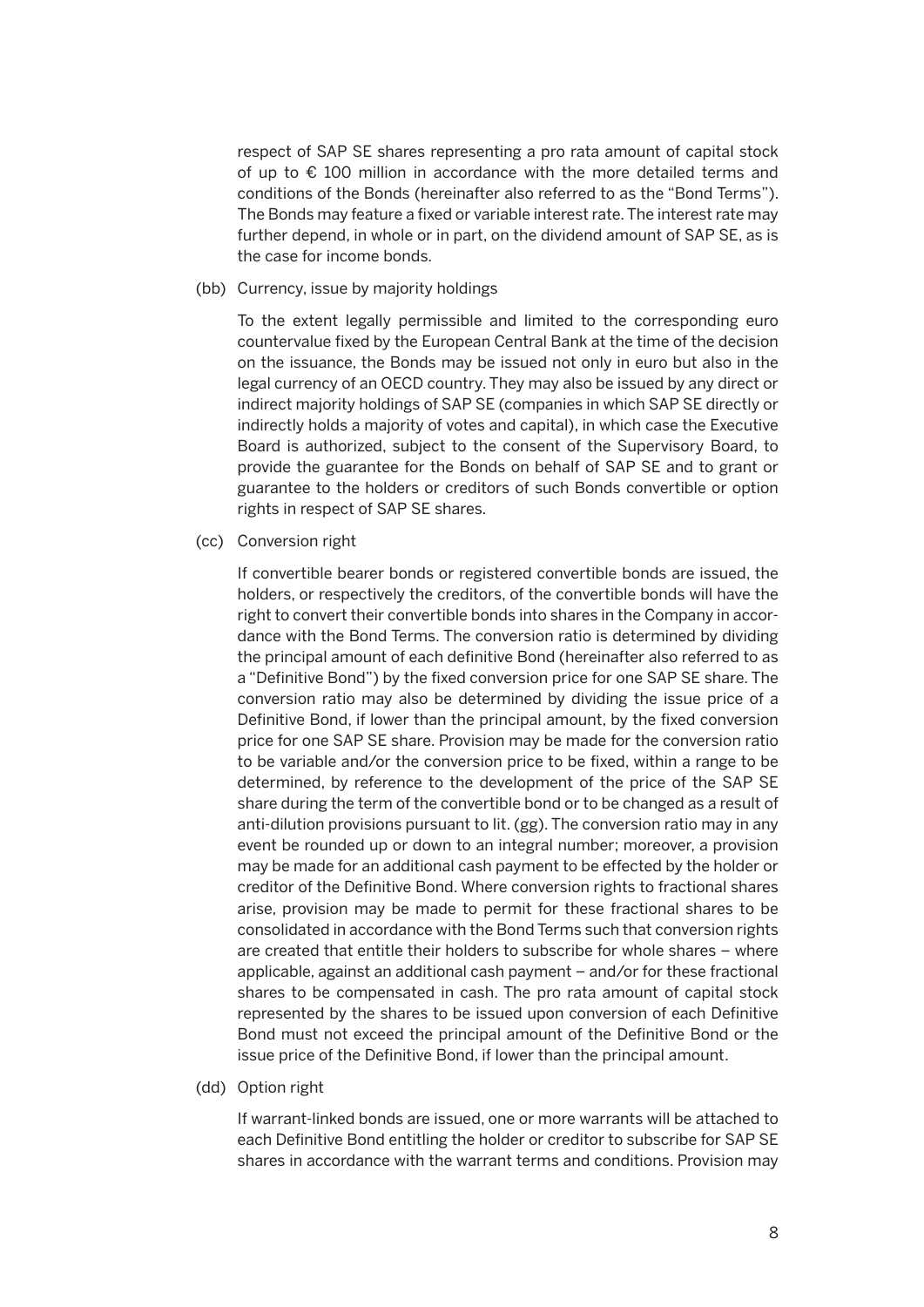be made for the option price to be fixed, within a range to be determined, by reference to the development of the price of the SAP SE share during the term of the warrant-linked bond or to be changed as a result of anti-dilution provisions pursuant to lit. (gg). The warrant terms and conditions may provide that the option price may also be paid by transferring Definitive Bonds and, if necessary, by effecting an additional cash payment. The relevant conversion ratio will be equal to the principal amount of a Definitive Bond divided by the option price for one SAP SE share. Where subscription rights to fractional shares arise, provision may be made to permit for these fractional shares to be consolidated in accordance with the Bond Terms such that subscription rights are created that entitle their holders to subscribe for whole shares – where applicable, against an additional cash payment – and/ or for these fractional shares to be compensated in cash. The pro rata amount of capital stock represented by the shares to be subscribed for each Definitive Bond must not exceed the principal amount of the Definitive Bond or the issue price of the Definitive Bond, if lower than the principal amount. The maximum term of the option rights is thirty years.

(ee) Conversion and option obligation

 The conversion or option terms and conditions may also impose a conversion or option obligation (Mandatory Convertible) at maturity or at another point in time (hereinafter in each case also referred to as the "Final Maturity") or provide for the right of SAP SE to grant holders or creditors of the Bonds on Final Maturity shares in SAP SE wholly or partially in lieu of the payment due. In such cases, the conversion or option price for one share may correspond to the average price of the SAP SE share in the XETRA trading system on the Frankfurt Stock Exchange (or any electronic trading system replacing the XETRA trading system) during the ten trading days preceding or following the date on which conversion is declared and/or the option is exercised or the conversion and/or option obligation is fulfilled, even if such price is lower than the minimum price specified in lit. (gg) below. This average price will be the arithmetic mean of the closing auction prices. If no closing auction is effected in the relevant electronic trading system, the closing auction price will be replaced by the price determined in the last auction that takes place on a trading day or, in the absence of any such auction, the last price determined on that trading day. In such cases, too, the pro rata amount of capital stock represented by the shares to be issued on Final Maturity for each Definitive Bond must not exceed the nominal amount of the individual Definitive Bond.

(ff) Cash payment, granting of existing shares

 The Bond Terms may provide that the Company, in the event of a conversion or the exercise of an option or the fulfillment of a conversion or option obligation, will not grant shares in the Company but will pay the equivalent value in cash which, in accordance with the more detailed Bond Terms, corresponds to the average price of the SAP SE share in the XETRA trading system on the Frankfurt Stock Exchange (or any electronic trading system replacing the XETRA trading system) during the ten trading days preceding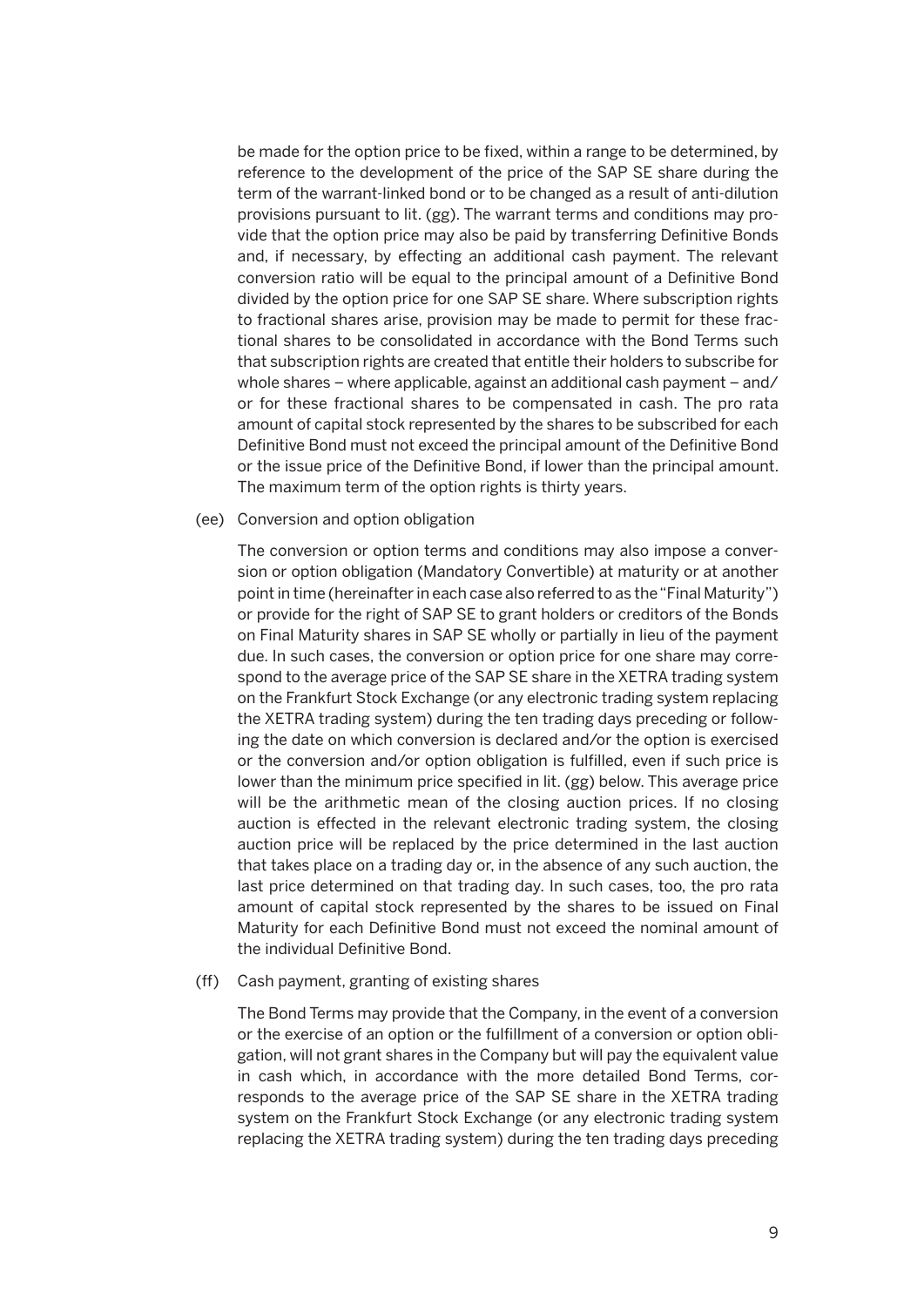or following the date on which conversion is declared or the option is exercised. This average price will be the arithmetic mean of the closing auction prices. If no closing auction is effected in the relevant electronic trading system, the closing auction price will be replaced by the price determined in the last auction that takes place on a trading day or, in the absence of any such auction, the last price determined on that trading day. The Bond Terms may also provide that, in the event of a conversion or the exercise of an option or the fulfillment of a conversion or option obligation, the Company may elect to grant existing shares in the Company rather than new shares.

#### (gg) Conversion/option price, anti-dilution provisions

 Even in the event of a variable conversion ratio or a variable conversion or option price, with the exception of cases of a conversion or option obligation (see lit. (ee) above), the conversion or option price to be determined for each share must be equivalent either – in the event that shareholders' subscription rights are excluded – to at least 80% of the average price of the SAP SE share in the XETRA trading system on the Frankfurt Stock Exchange (or any electronic trading system replacing the XETRA trading system) during the ten trading days preceding the day on which the Executive Board adopts the resolution on the issue of the convertible or warrant-linked bond (day of the final decision by the Executive Board to submit an offer regarding the subscription of Bonds or regarding the declaration of acceptance by the Company following a request to submit subscription offers, as applicable) or alternatively – in the event that shareholders' subscription rights are granted – to at least 80% of the average price of the SAP SE share in the XETRA trading system on the Frankfurt Stock Exchange (or any electronic trading system replacing the XETRA trading system) in the period from the start of the subscription period to the day immediately preceding the publication of the final terms pursuant to Section 186 (2) sentence 2 AktG. This average price will be the arithmetic mean of the closing auction prices. If no closing auction is effected in the relevant electronic trading system, the closing auction price will be replaced by the price determined in the last auction that takes place on a trading day or, in the absence of any such auction, the last price determined on that trading day. Section 9 (1) AktG remains unaffected. Should any dilution of the economic value of the existing conversion or option rights or obligations occur during the term of the Bonds or warrants granting a conversion or option right or imposing a conversion or option obligation and should no subscription rights be granted by way of compensation, the conversion or option rights or obligations may, without prejudice to Section 9 (1) AktG, be adjusted in a manner preserving their value, save to the extent that such adjustment is already governed by mandatory law. In any event, the pro rata amount of capital stock represented by the shares to be subscribed for each Definitive Bond must not exceed the lower of the principal amount or issue price per Definitive Bond. Instead of an adjustment of the conversion or option price in a manner preserving their value, the payment of an appropriate cash amount by SAP SE upon exercise of the conversion or option right or upon fulfillment of the conversion or option obligation may be provided for in all these cases, as set out in more detail in the terms and conditions of the Bonds.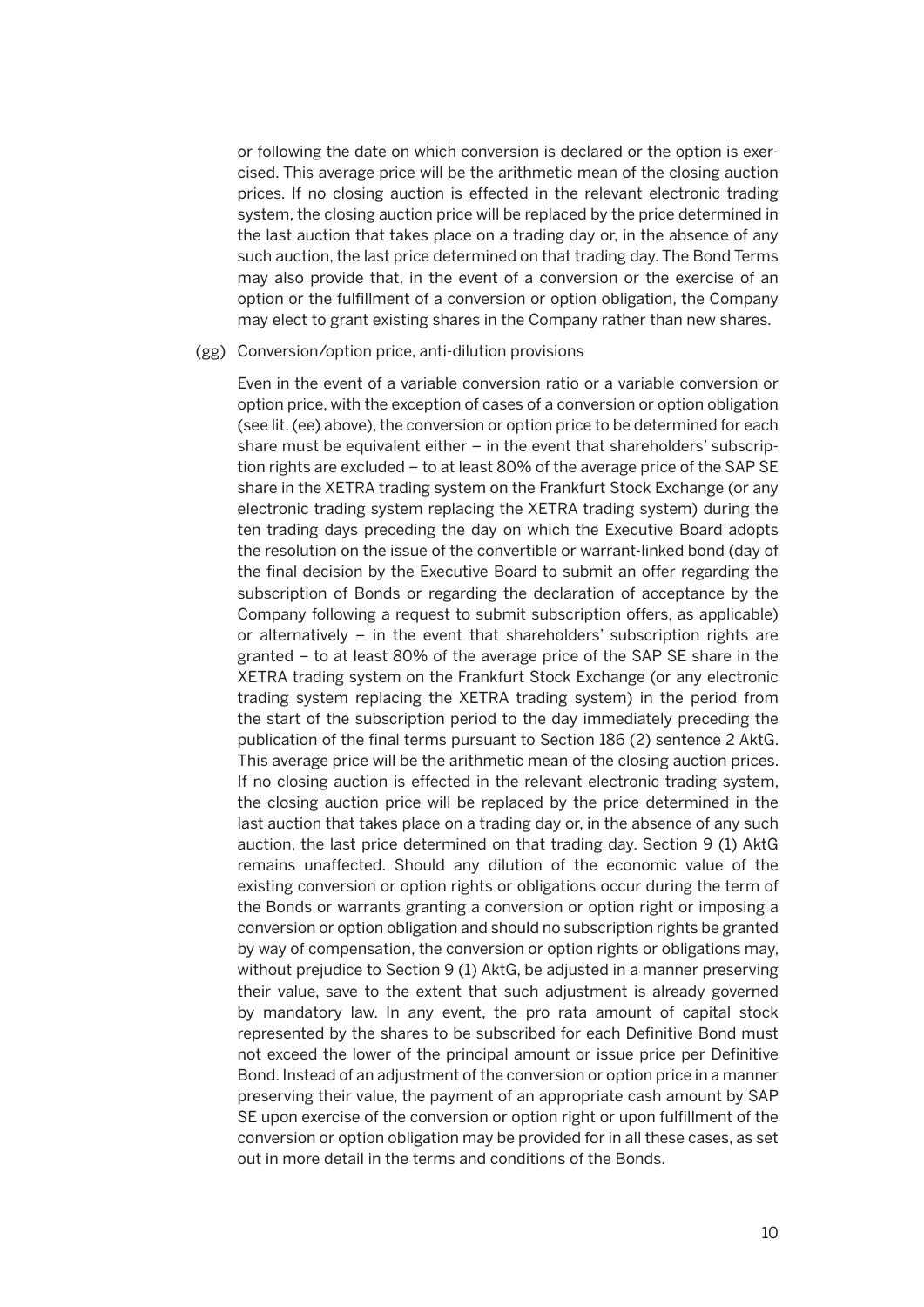(hh) Granting of shareholders' subscription rights, exclusion of shareholders' subscription rights

 The shareholders are generally entitled to subscription rights in respect of the Bonds. The Bonds may also be underwritten by one or more credit institutions or a syndicate of credit institutions, or enterprises which have an equivalent status under Section 186 (5) sentence 1 AktG, with the obligation to offer them to the shareholders for subscription (indirect subscription right). If the Bonds are issued by a direct or indirect majority holding of SAP SE, SAP SE must ensure that its shareholders are granted subscription rights in accordance with the foregoing sentences. The Executive Board is authorized, however, subject to the consent of the Supervisory Board, to exclude shareholders' subscription rights in respect of the Bonds in the following cases:

- in respect of fractional shares arising as a result of the subscription ratio;
- to the extent necessary to grant to the holders or creditors of previously issued conversion or option rights subscription rights in the scope to which they would have been entitled as shareholders following the exercise of the conversion or option rights;
- to the extent the Bonds are issued with conversion or option rights or conversion or option obligations and structured such that the issue price of the Bonds is not substantially below their market value determined in accordance with generally accepted methods in particular of finance mathematics. This authorization to exclude shareholders' subscription rights only applies, however, to Bonds carrying conversion or option rights or obligations in respect of shares representing a pro rata amount of capital stock of SAP SE of no more than 10% in aggregate. For the purpose of calculating the 10% threshold, the lower of the amounts of capital stock existing at the time the resolution on this authorization is adopted by the General Meeting of Shareholders or at the time this authorization is exercised will be relevant. The authorized volume will be reduced by the pro rata amount of capital stock represented by any new or repurchased shares which were issued or sold during the term of this authorization subject to the simplified exclusion of shareholders' subscription rights pursuant to or in accordance with Section 186 (3) sentence 4 AktG as well as by the pro rata amount of capital stock attributable to any conversion and/or option rights or obligations under any bonds that were issued on or after May 12, 2021 applying Section 186 (3) sentence 4 AktG mutatis mutandis.

 However, the total pro rata amount of capital stock represented by the shares carrying conversion or option rights or obligations under any bonds in respect of which shareholders' subscription rights are excluded under these authorizations together with the pro rata amount of capital stock represented by new shares from authorized capital which were issued subject to the exclusion of shareholders' subscription rights after the beginning of May 12, 2021, must not exceed 10% of the capital stock of SAP SE; the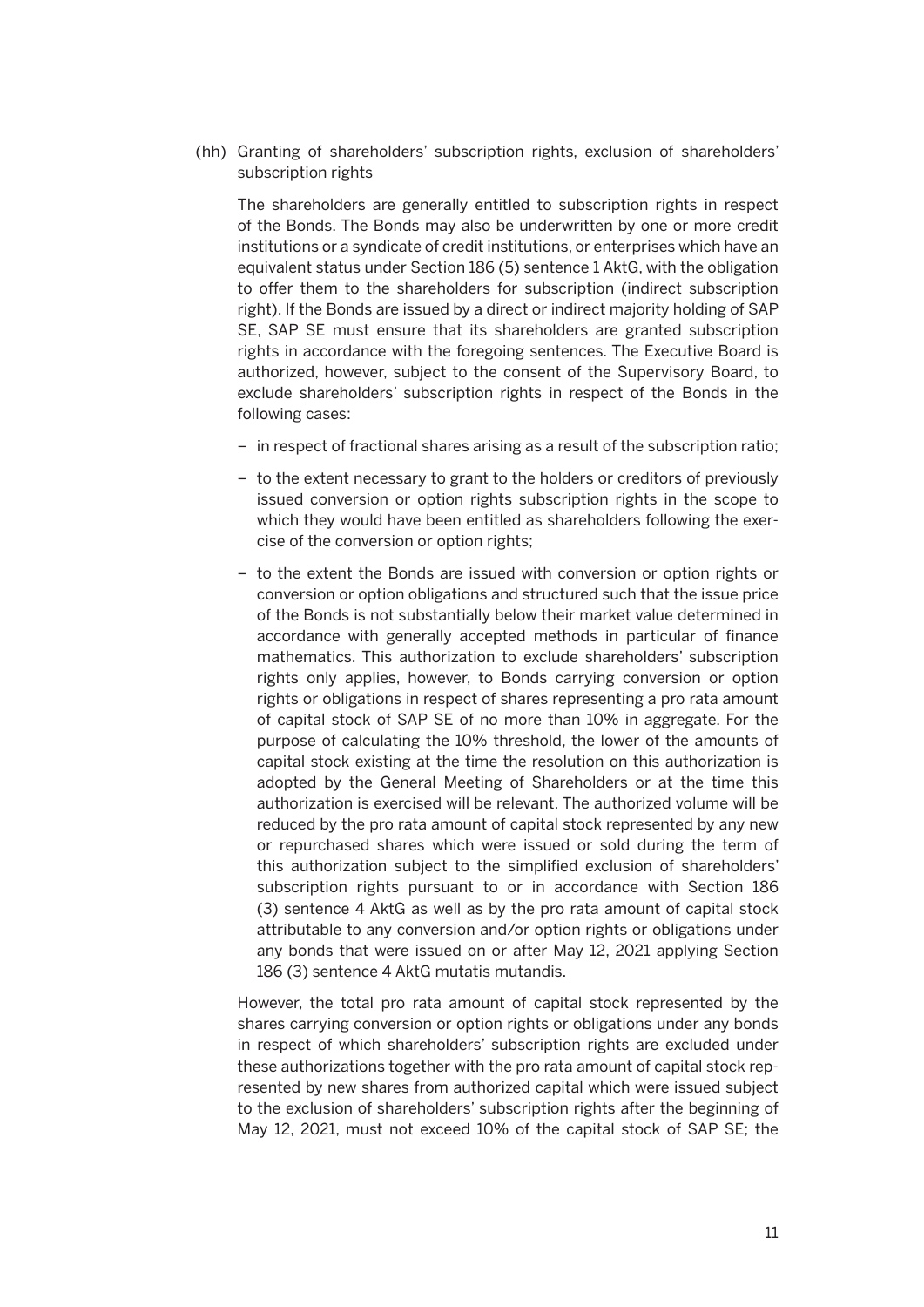relevant amount will be the amount of the capital stock as of May 12, 2021, or the amount of the capital stock as at the time the present authorization is exercised, whichever is lower.

 Where profit-sharing rights or income bonds without conversion or option rights or obligations are issued, the Executive Board is authorized, subject to the consent of the Supervisory Board, to exclude shareholders' subscription rights entirely, provided these profit-sharing rights or income bonds resemble debt obligations, i.e. they do not represent membership rights in the Company, they do not grant a share in any liquidation proceeds and their interest rate is not calculated on the basis of the annual net earnings, the net profit or the dividend. Moreover, in this case, the interest rate and issue price of the profit-sharing rights or income bonds must reflect the market conditions for comparable debt instruments prevailing at the time of issue.

(ii) Authorization to determine the further details

 The Executive Board is authorized, subject to the consent of the Supervisory Board and the aforementioned provisions, to fix, or determine in agreement with the corporate bodies of the majority holdings of SAP SE issuing the Bonds, the further details of the issue and the terms of the Bonds and the conversion or option rights or obligations, in particular the interest rate, the type of interest, the issue price, the term and denomination, the conversion or option period, any variability in the conversion ratio, the conversion or option price and any anti-dilution provisions.

(jj) Option to have the Supervisory Board's approval given by a committee

 Insofar as the approval of the Supervisory Board is required in accordance with the foregoing, a committee formed by the Supervisory Board may grant this approval in the place of the Supervisory Board.

b) Cancellation of existing contingent capital

 Contingent Capital I created by resolution of the General Meeting of Shareholders of May 12, 2016 will be cancelled.

c) Creation of new contingent capital

The capital stock is subject to a further contingent increase of up to  $\epsilon$  100 million by issuing up to 100 million no-par value bearer shares (Contingent Capital I). The contingent capital increase serves to grant shares upon the exercise of conversion or option rights or upon the fulfillment of conversion or option obligations under convertible or warrant-linked bonds issued or guaranteed by the Company or any of its direct or indirect majority holdings by virtue of the above authorization on or before May 11, 2026 to the holders or creditors of convertible bonds or warrants in accordance with the Bond Terms. The new shares will be issued at the respective conversion or option price to be determined in accordance with lit. a) (gg) above. The contingent capital increase will be implemented only to the extent that the holders or creditors of convertible bonds or warrants under warrant-linked bonds issued or guaranteed by SAP SE or any of its direct or indirect majority holdings on or before May 11, 2026 by virtue of the authorization resolved by the General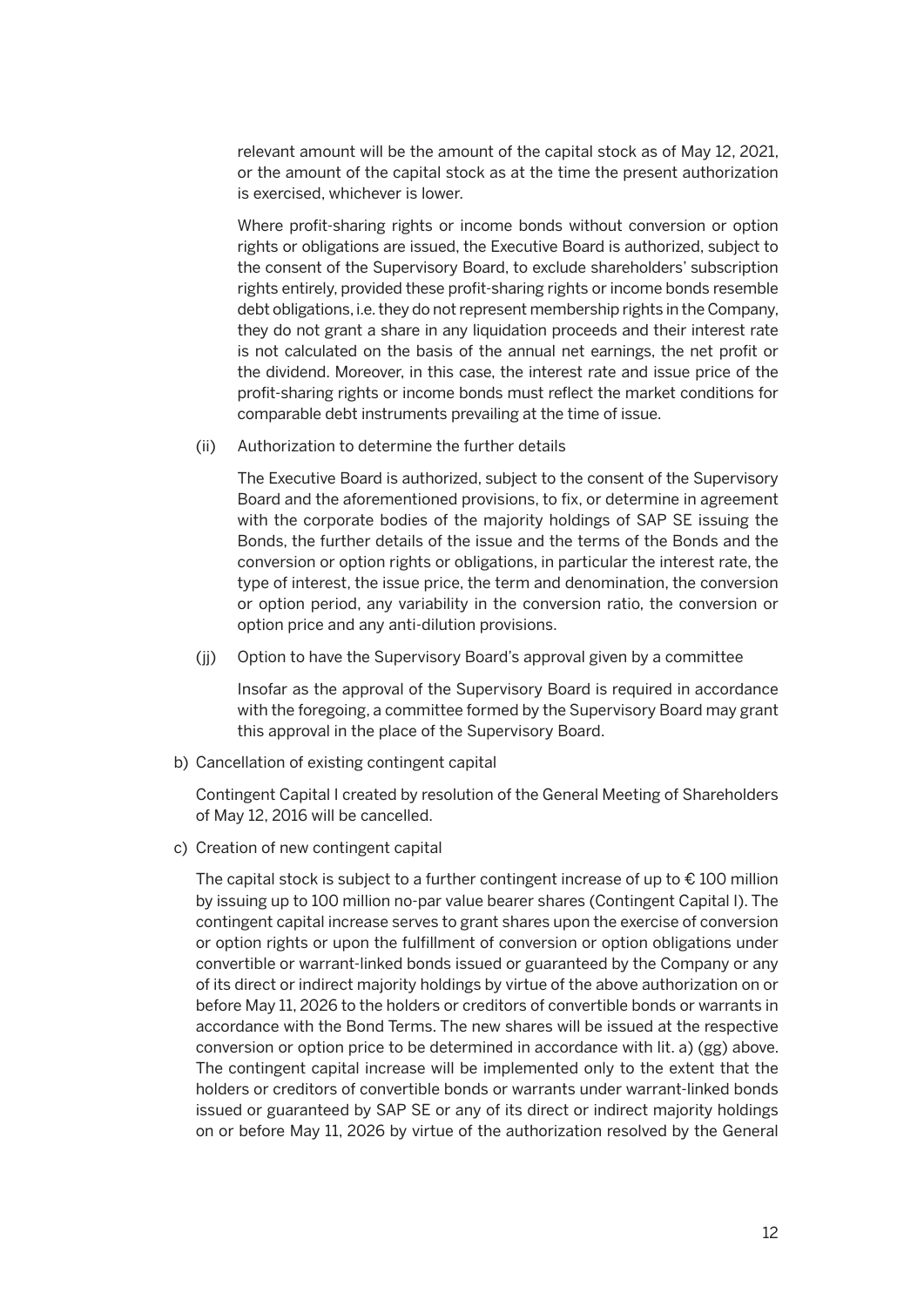Meeting of Shareholders of May 12, 2021 exercise their conversion or option rights or fulfill their conversion or option obligations and to the extent that no other methods of servicing these rights are used. The new shares issued as a result of the exercise of the conversion or option right or upon the fulfillment of the conversion or option obligations will participate in the profits as from the beginning of the fiscal year in which they are created. The Executive Board is authorized to determine the further details of the implementation of the contingent capital increase.

d) Amendment of the Articles of Incorporation

Article 4 (7) of the Articles of Incorporation is amended to read as follows:

"The capital stock shall be subject to a further contingent increase by up to  $€100$ million by issuing up to 100 million no-par value bearer shares (Contingent Capital I). The contingent capital increase shall be implemented only to the extent that the holders or creditors of convertible bonds or warrants under warrant-linked bonds issued or guaranteed by SAP SE or any of its direct or indirect majority holdings on or before May 11, 2026 by virtue of the authorization resolved by the Annual General Meeting of Shareholders of May 12, 2021 exercise their conversion or option rights or fulfill their conversion or option obligations and no other methods for servicing these rights are used. The new shares shall in each case be issued at the conversion or option price to be determined in accordance with the above authorization resolution. The new shares shall participate in the profits as from the beginning of the fiscal year in which they are created as a result of the exercise of conversion or option rights or upon the fulfillment of the conversion or option obligation. The Executive Board shall be authorized to determine the further details of the implementation of the contingent capital increase."

 A written report by the Executive Board on the reasons for which it is to be authorized to exclude shareholders' subscription rights in respect of the Bonds in certain cases with the approval of the Supervisory Board can be found below under Section III (Report of the Executive Board regarding Item 7 on the Agenda).

#### **8. Amendment of Article 2 (1) of the Articles of Incorporation (Corporate Purpose)**

 The description of the corporate purpose of the SAP SE in Article 2 of the Articles of Incorporation is to be adapted to reflect the changing activities of the Company and the current technical circumstances. For this purpose, the Corporate Purpose is to be amended to include the area of telecommunications, as SAP now offers a variety of products and services with telecommunications functionalities due to the increasing expansion of its business activities in the cloud area. These include not only traditional original telecommunications services such as communication services via e-mail, video, instant messaging, SMS, MMS, etc., but in particular also digital services and cloud solutions of SAP.

 The primary reason for this development is that SAP-products which are offered "as a service" via the cloud must contain telecommunications functionalities in order to be accessible to customers in the cloud and retrievable from the cloud. In addition,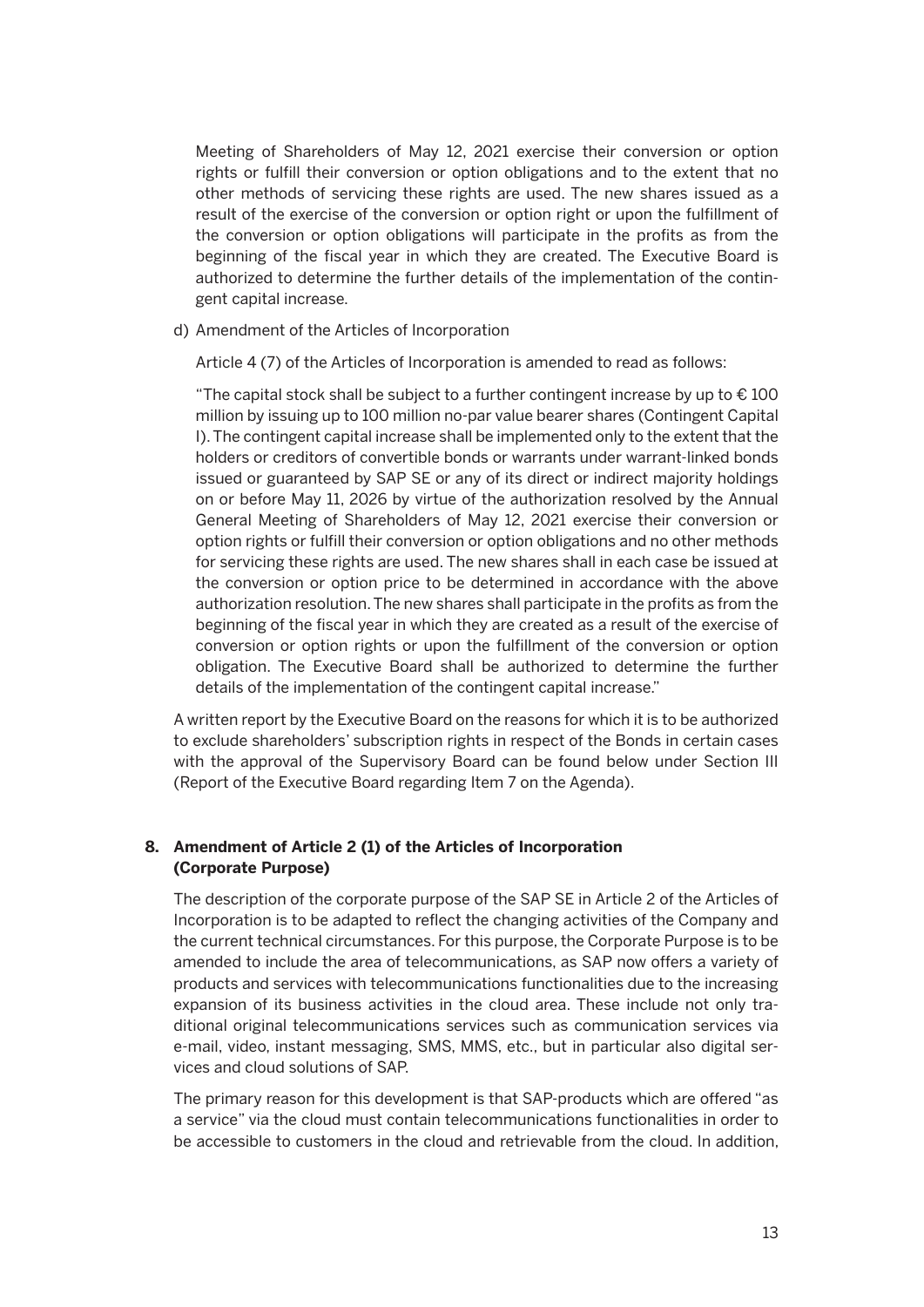SAP-products and services, including cloud solutions, are now offered and made available to customers and partners using all technically available communication channels, which is in line with current market practice and the expectations of SAP's customers and partners. This development shall be appropriately reflected in the Corporate Purpose. On this occasion, the description of the object of the company shall also be modernized linguistically.

 The Executive Board and the Supervisory Board propose that the following resolution be adopted:

Article 2 (1) of the Articles of Incorporation, which read as follows:

- "1. The corporate purpose of the Company is direct or indirect activity in the area of development, production, and marketing of products and the provision of services in the field of information technology, and particularly in the following fields:
	- developing and marketing integrated product and service solutions for e-commerce;
	- developing software for information technology and the licensing of its use to others;
	- organization and deployment consulting, as well as user training, for e-commerce and other software solutions;
	- selling, leasing, renting, and arranging the procurement and provision of all other forms of use of information technology systems and relevant accessories;
	- making capital investments in enterprises active in the field of information technology to promote the opening and advancement of international markets in the field of information technology."

is amended as follows:

- "1. The corporate purpose of the Company is direct or indirect activity in the area of development, production, and marketing of products and the provision of services in the fields of information technology and telecommunication, and particularly in the following fields:
	- developing and marketing integrated product and service solutions for e-commerce;
	- developing software and cloud solutions and the licensing of their use to others;
	- organization and deployment consulting, as well as user training, for software and cloud solutions;
	- selling, leasing, renting, and arranging the procurement and provision of all other forms of use of information technology systems and relevant accessories;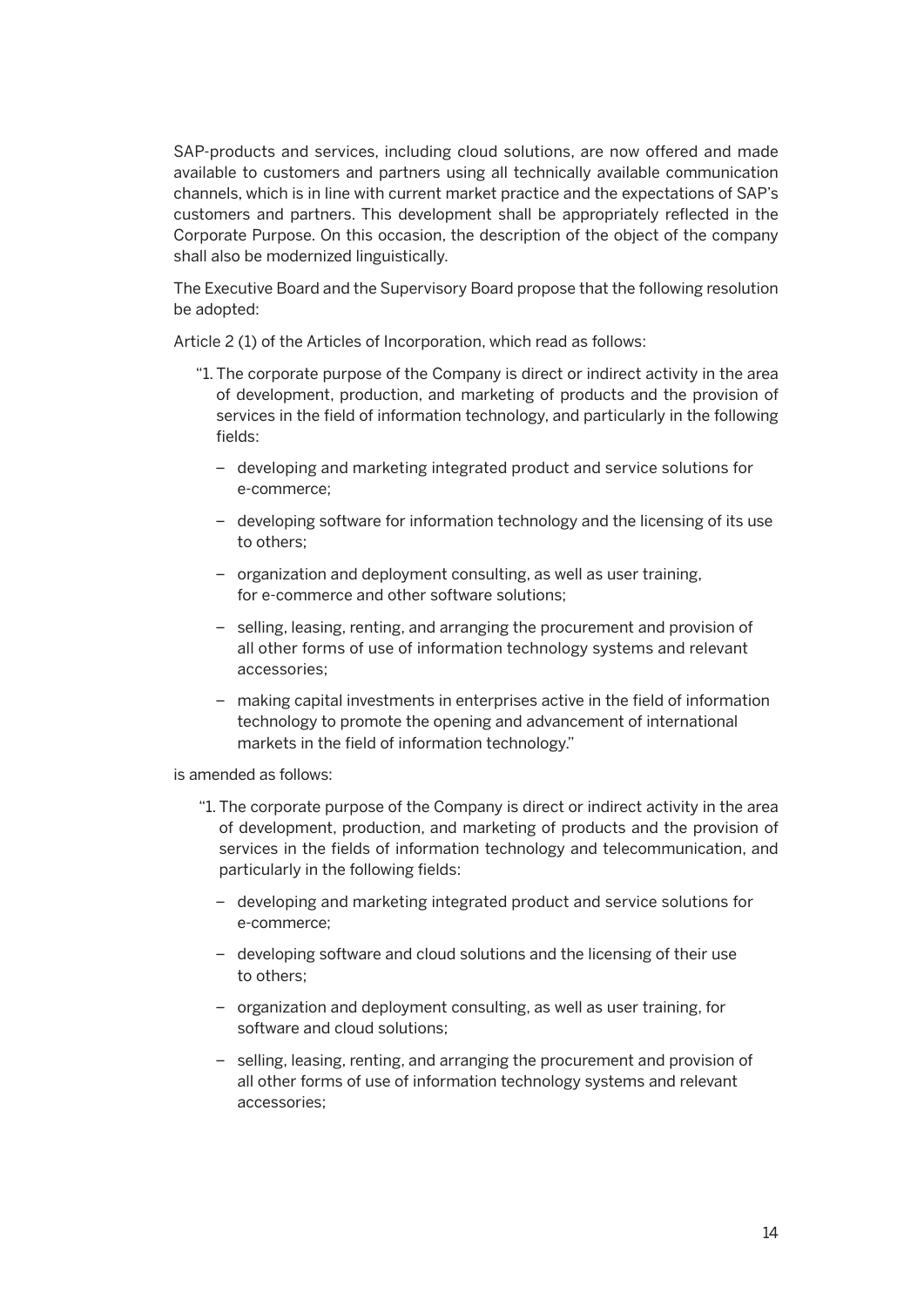– making capital investments in enterprises active within the scope of the corporate purpose to promote the opening and advancement of international markets in these fields."

Otherwise, Article 2 of the Articles of Incorporation remains unchanged.

 The current Articles of Incorporation are available at www.sap.com/investors/en/governance.

#### **9. Amendment of Article 18 (3) of the Articles of Incorporation (Right to Attend the General Meeting of Shareholders – Proof of Shareholding)**

 On January 1, 2020, the Act Implementing the 2nd EU Shareholder Rights Directive (*Gesetz zur Umsetzung der 2. EU-Aktionärsrechte-Richtlinie*; "**ARUG II**") came into force. Among other things, this law modified the provisions of the German Stock Corporation Act on the convening of the Annual General Meeting of Shareholders in various respects. These new statutory provisions have been effective since September 3, 2020.

 Article 18 (3) of the Articles of Incorporation stipulates how the shareholders of SAP SE prove their shareholdings and thus their right to attend the General Meeting of Shareholders. However, this provision of the Articles of Incorporation is still partly based on the previous statutory situation and is therefore to be amended to reflect changes in the law.

 The Executive Board and the Supervisory Board propose that the following resolution be adopted:

Article 18 (3) of the Articles of Incorporation, which read as follows:

 "3. Proof of shareholding shall be furnished by way of proof issued by a depositary institution in text form in German or English. The proof issued by the depositary institution shall relate to the beginning of the 21st day prior to the General Meeting of Shareholders. Paragraph 2 shall apply to the furnishing of proof mutatis mutandis."

is amended as follows:

 "3. For proof of shareholding, proof in accordance with Section 67c (3) AktG shall be sufficient. The proof shall relate to the beginning of the 21st day prior to the General Meeting of Shareholders. Paragraph 2 shall apply mutatis mutandis to the proof"

Otherwise, Article 18 of the Articles of Incorporation remains unchanged.

 The current Articles of Incorporation are available at www.sap.com/investors/en/governance.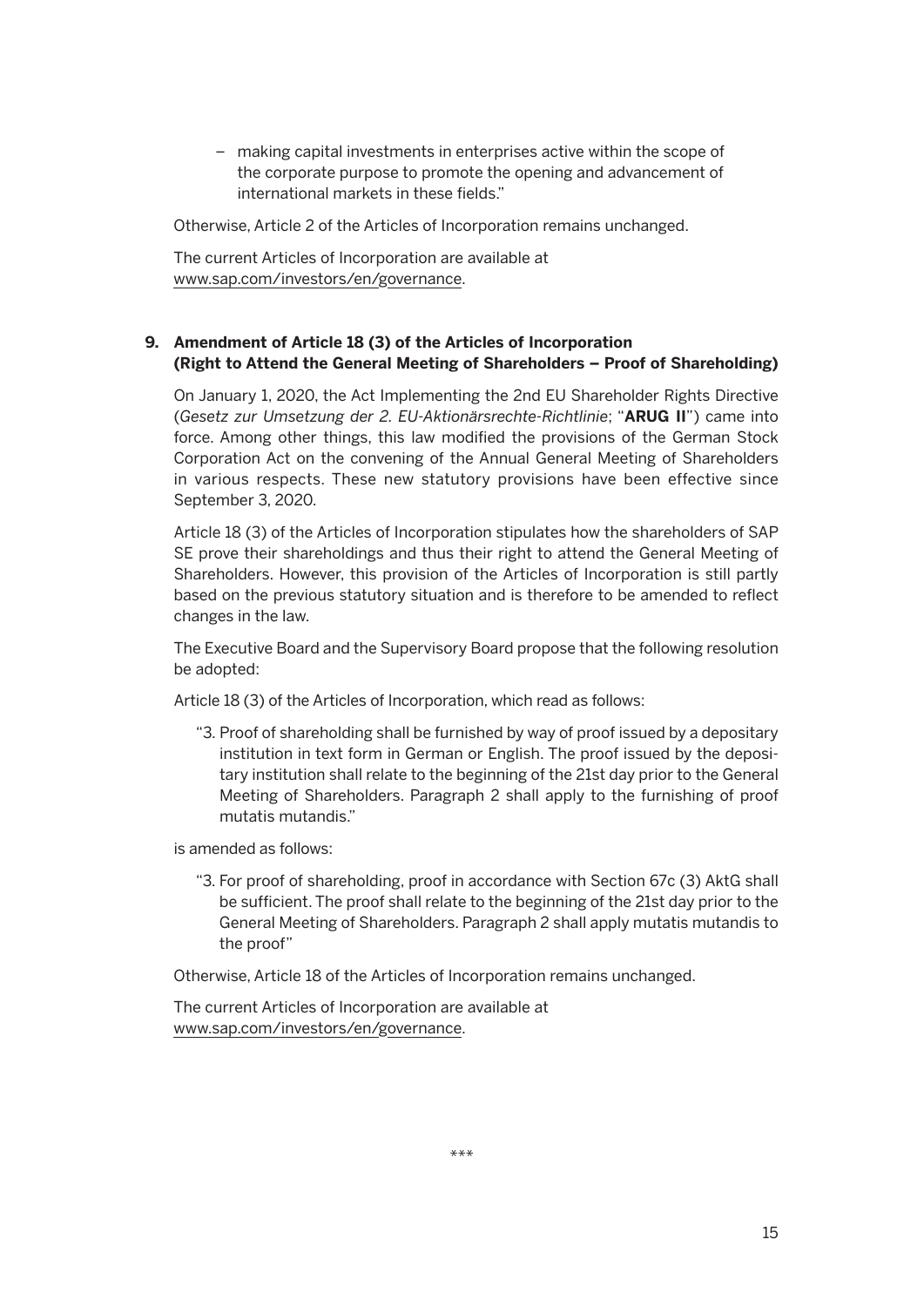### **II. INFORMATION REGARDING ITEM 6 ON THE AGENDA**

#### **1) Dr. Qi Lu**

Beijing, China \* 3 September 1961 Nationality: U.S. American Chief Executive Officer, MiraclePlus Ltd., Beijing, China (not publicly listed)

#### **Qualification**

| 1984              | Bachelor's degree in Computer Science,<br>Fudan University, Shanghai, China                                                                                      |
|-------------------|------------------------------------------------------------------------------------------------------------------------------------------------------------------|
| 1987              | Master's degree in Computer Science,<br>Fudan University, Shanghai, China                                                                                        |
| 1996              | Ph.D. in Computer Science, Carnegie Mellon University,<br>Pittsburgh, Pennsylvania, USA                                                                          |
| <b>Career</b>     |                                                                                                                                                                  |
| 1996 - 1998       | IBM Corporation, San José, California, USA<br>- Research Staff Member, IBM's Almaden Research Center                                                             |
| 1998 - 2007       | Yahoo! Inc., Sunnyvale, California, USA<br>- Engineer, Director, VP of Engineering                                                                               |
|                   | 2007 - 2008 Yahoo! Inc., Sunnyvale, California, USA<br>- Group Executive Vice President, Engineering, Search,<br>Search Marketing & Advertising Technology Group |
|                   | 2009 - 2013 Microsoft Corporation, Redmond, Washington, USA<br>- President, Online Service                                                                       |
| $2013 - 2016$     | Microsoft Corporation, Redmond, Washington, USA<br>- Executive Vice President, Applications & Services Group                                                     |
| $2017 - 2019$     | Baidu, Beijing, China<br>- Vice Chairman of the Board of Directors, President and<br><b>Chief Operating Officer</b>                                              |
| $2017 - 2018$     | IQIYI Inc., Beijing, China<br>- Member of the Board of Directors                                                                                                 |
| $2018 - 2019$     | Y Combinator China, Beijing, China<br>- China Founding CEO, Head of Research                                                                                     |
| <b>Since 2018</b> | Pinduoduo Inc., Shanghai, China<br>- Member of the Board of Directors                                                                                            |
| <b>Since 2019</b> | MiraclePlus Ltd., Beijing, China<br>- Founder, Chief Executive Officer                                                                                           |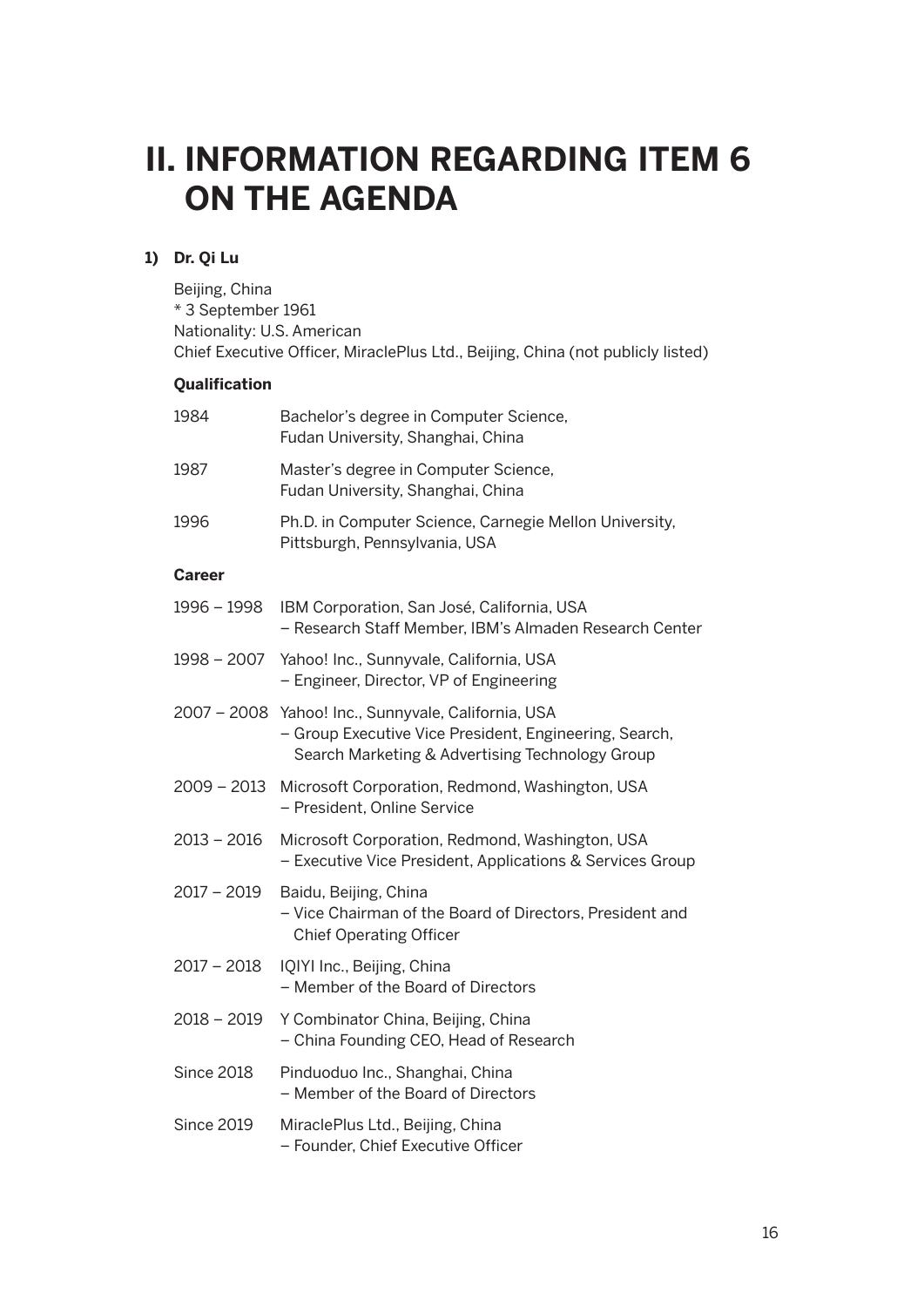- Since 2020 Pine Field Holding Limited, Cayman Islands, Pine Field Holding Limited, Hong Kong, China, and Pine Field Ltd., Beijing, China – Chairman of the Boards of Directors
- Since 2020 SAP SE, Walldorf, Germany – Member of the Supervisory Board

#### **Current Memberships**

Membership of supervisory boards to be established by law in Germany:

- a. Membership of supervisory boards of publicly listed companies:
	- SAP SE, Walldorf, Germany (since 2020)
- b. Membership of supervisory boards of non-public companies:
	- None.

 Membership of comparable supervisory bodies of commercial enterprises in Germany and abroad:

- a. Membership of comparable supervisory bodies of publicly listed companies:
	- Board of Directors of Pinduoduo Inc., Shanghai, China.
- b. Membership of comparable supervisory bodies of non-public companies:
	- Chairman of the Boards of Directors of Pine Field Holding Limited, Cayman Islands, as well as its wholly-owned subsidiaries Pine Field Holding Limited, Hong Kong, China, and Pine Field Ltd., Beijing, China.

#### **Declaration in accordance with C.13 of the German Corporate Governance Code (***Deutscher Corporate Governance Kodex***; "DCGK")**

 In the assessment of the Supervisory Board, there are no personal or business relations to SAP SE or its group companies, the corporate bodies of SAP SE or a shareholder directly or indirectly holding more than 10% of the voting shares in SAP SE which it deems relevant for the decision-making of the General Meeting of Shareholders in relation to the election. In the opinion of the Supervisory Board, the candidate is to be regarded as independent within the meaning of the German Corporate Governance Code.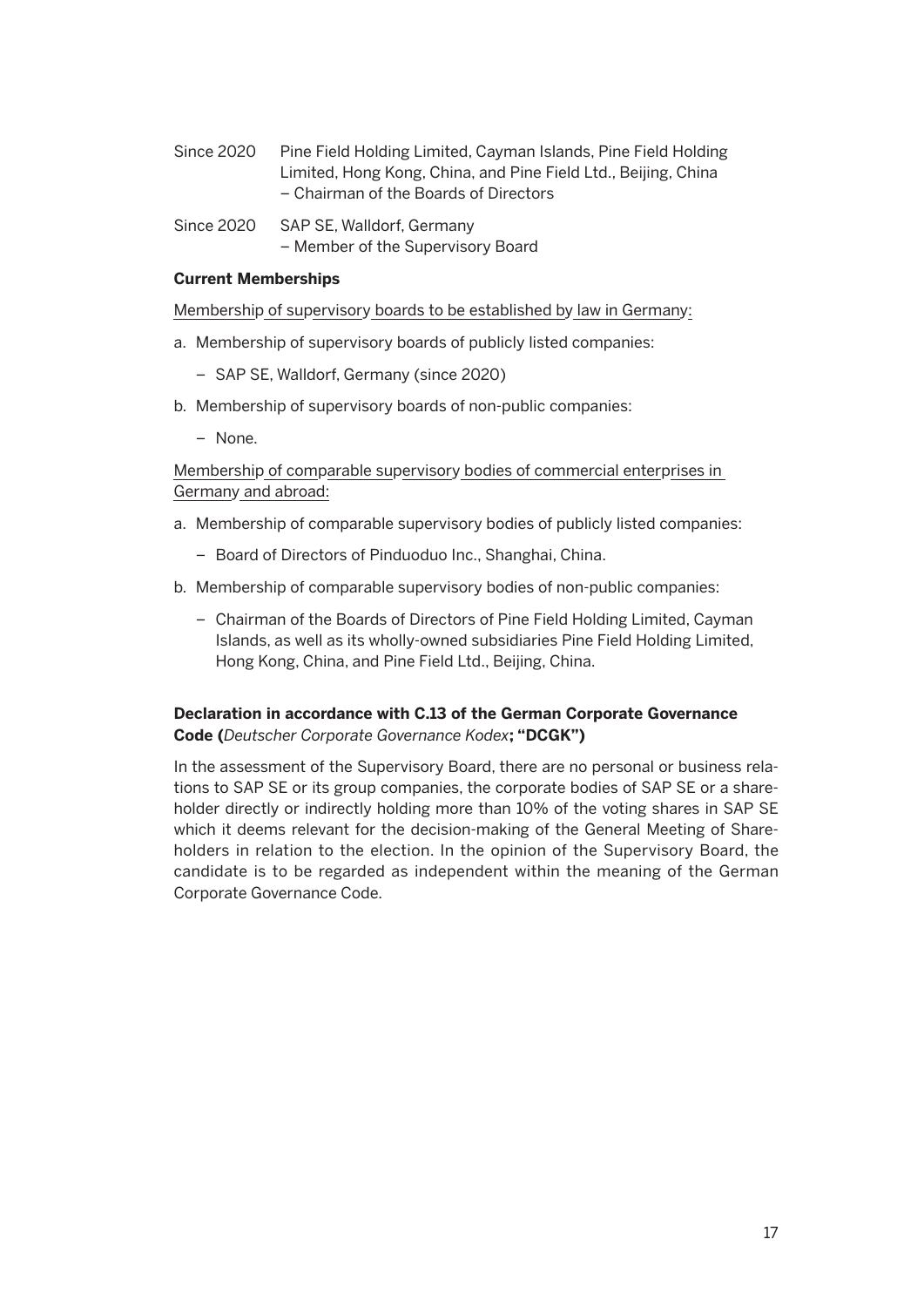#### **2) Dr. Rouven Westphal**

Potsdam, Germany

\* 14 September 1972

Nationality: German

Member of the Executive Board of the Hasso Plattner Foundation, Potsdam, Germany, and Managing Director of the General Partner of HPC Germany GmbH & Co. KG, Potsdam, Germany

#### **Qualification**

| 1997                       | Diploma in Mechanical Engineering,<br>Technical University Hamburg-Harburg, Germany                          |  |  |  |
|----------------------------|--------------------------------------------------------------------------------------------------------------|--|--|--|
| 2005                       | Ph.D. in Business Administration, University Bamberg, Germany                                                |  |  |  |
| <b>Career</b>              |                                                                                                              |  |  |  |
|                            | 1997 – 2002 Accenture (formerly Andersen Consulting), Frankfurt am Main, Germany<br>- Business Consultant    |  |  |  |
|                            | 2000 - 2002 N.B.A. Nordbayrische Business Angels GmbH, Nuremberg, Germany<br>- Founder and Managing Director |  |  |  |
|                            | 2003 – 2006 EXASOL AG (formerly exasol GmbH), Nuremberg, Germany<br>- Co-Founder and Managing Director       |  |  |  |
|                            | 2006 – 2012 Hasso Plattner Ventures GmbH & Co. KG, Potsdam, Germany<br>- Managing Director                   |  |  |  |
| Since 2012                 | HPC Germany GmbH & Co. KG, Potsdam, Germany<br>- Managing Director of the General Partner                    |  |  |  |
| Since 2015                 | Hasso Plattner Foundation, Potsdam, Germany<br>- Member of the Executive Board                               |  |  |  |
| <b>Current Memberships</b> |                                                                                                              |  |  |  |

Membership of supervisory boards to be established by law in Germany:

- a. Membership of supervisory boards of publicly listed companies:
	- None.
- b. Membership of supervisory boards of non-public companies:
	- None.

 Membership of comparable supervisory bodies of commercial enterprises in Germany and abroad:

- a. Membership of comparable supervisory bodies of publicly listed companies:
	- None.
- b. Membership of comparable supervisory bodies of non-public companies:
	- Sharks Sports & Entertainment LLC, San José, California, USA, Advisory Board.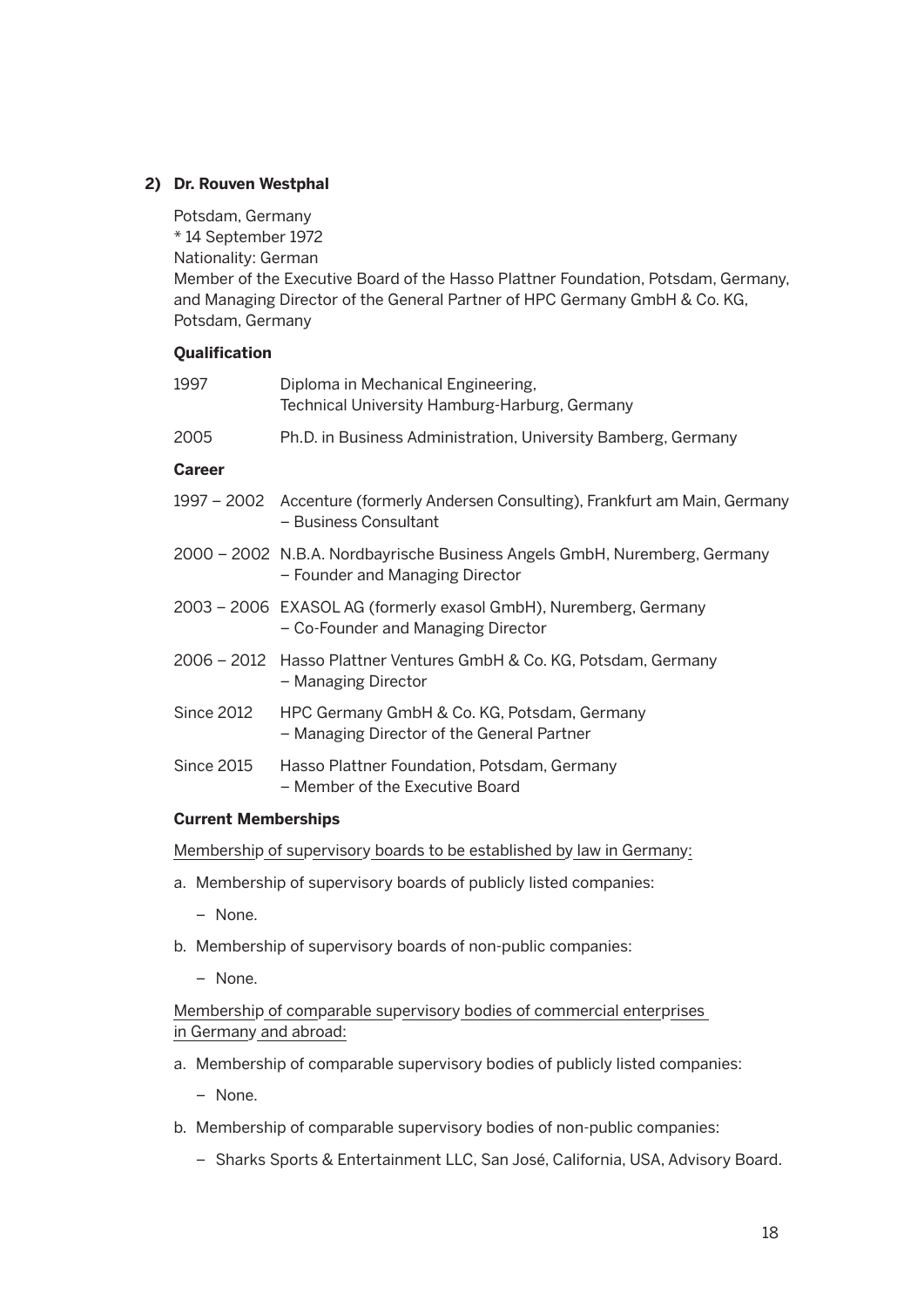#### **Declaration in accordance with C.13 DCGK**

 In the assessment of the Supervisory Board, there are no personal or business relations to SAP SE or its group companies, the corporate bodies of SAP SE or a shareholder directly or indirectly holding more than 10% of the voting shares in SAP SE which it deems relevant for the decision-making of the General Meeting of Shareholders in relation to the election.

 Dr. Westphal has a business relationship with Prof. Dr. Plattner, the chairman of the Supervisory Board of SAP SE. He is managing director of the general partner of HPC Germany GmbH & Co. KG, the Investment Office of Prof. Dr. Plattner, which manages his private wealth including his shareholding in SAP SE. Furthermore, Dr. Westphal is a member of the Executive Board of the non-profit Hasso Plattner Foundation, which was founded by Prof. Dr. Plattner but is independent of him. The Foundation holds SAP shares amounting to less than 3% of SAP SE's registered share capital. Prof. Dr. Plattner is not a controlling shareholder of SAP SE within the meaning of the German Corporate Governance Code.

 Thus, in the opinion of the Supervisory Board, the candidate is to be regarded as independent within the meaning of the German Corporate Governance Code.

\*\*\*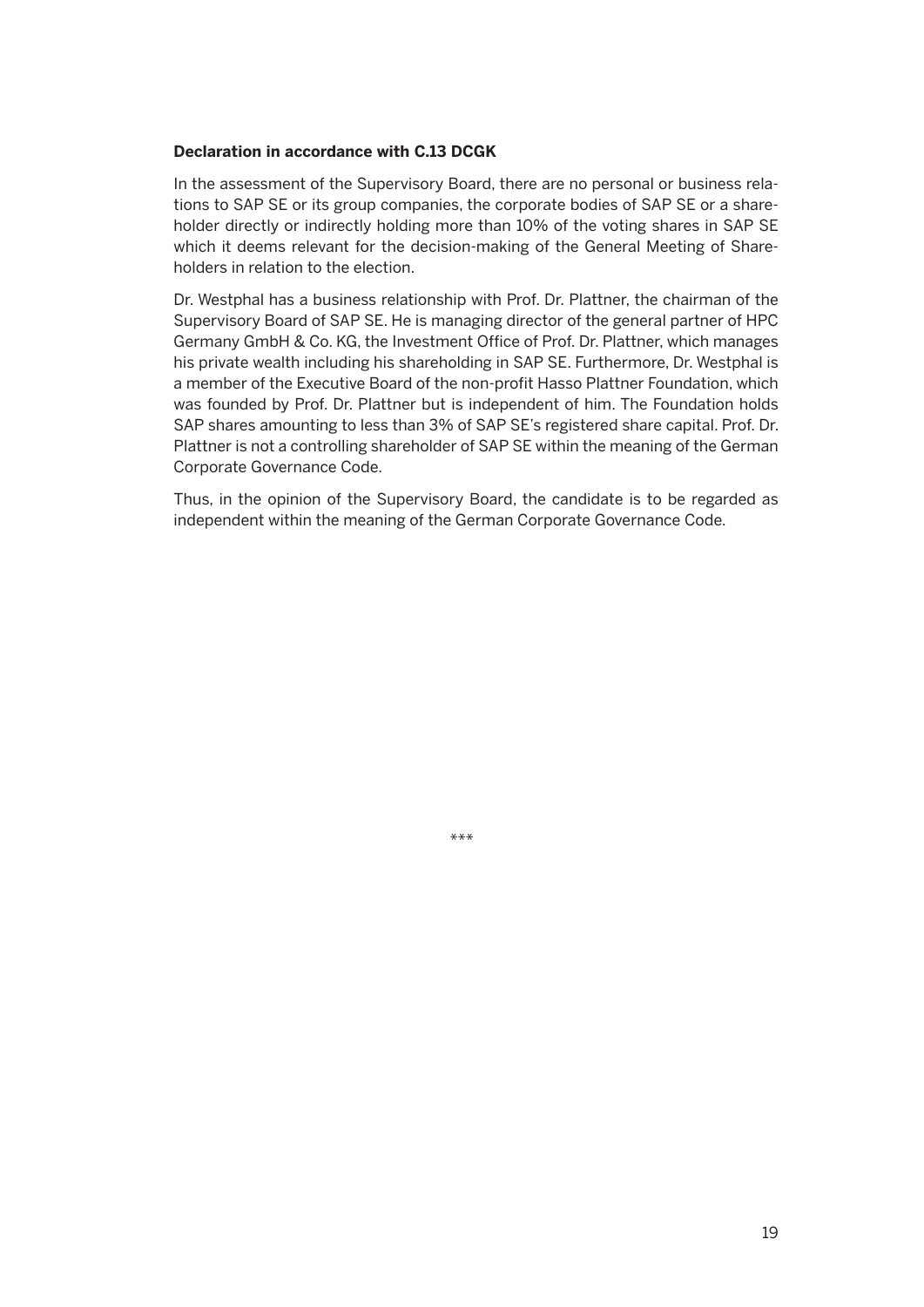## **III. REPORT OF THE EXECUTIVE BOARD REGARDING ITEM 7 ON THE AGENDA**

Under Item 7 on the Agenda, the Executive Board and the Supervisory Board propose that the Executive Board be granted a new authorization to issue convertible and/or warrantlinked bonds, profit sharing rights and/or income bonds (or combinations of these instruments), the content of which is essentially identical to that of the existing authorization of May 12, 2016, which is due to expire shortly. In accordance with Section 221 (4) sentence 2 in conjunction with Section 186 (4) sentence 2 AktG, the Executive Board reports below on the reasons why it should also be possible under the new authorization to exclude shareholders' subscription rights to bonds in certain cases with the approval of the Supervisory Board. The report of the Executive Board is part of this invitation. It is also available on the internet at

#### www.sap.com/agm

#### **1. New Authorization and associated benefits for the Company**

 Adequate capital resources are an important requirement for the Company's development. The issue of convertible and/or warrant-linked bonds as well as profitsharing rights and/or income bonds (or combinations of all these instruments) offers the Company attractive financing opportunities at relatively low interest, and the proposed authorization is designed to again open up these opportunities to the Company. The authorization gives the Company the flexibility required to raise capital, depending on the situation prevailing on the market, in the German capital market or even in the international capital market, in particular through direct or indirect majority holdings of SAP SE.

#### **2. Shareholders' Subscription Rights**

 The authorization provides that the convertible and/or warrant-linked bonds as well as the profit-sharing rights and/or income bonds (or combinations of all these instruments) are generally to be offered to the shareholders for subscription (Section 221 (4) AktG in conjunction with Section 186 (1) AktG). In order to facilitate implementation, use may in this regard be made of the option to offer the convertible and/or warrant-linked bonds as well as the profit-sharing rights and/or income bonds (or combinations of all these instruments) to one or more credit institutions or a syndicate of credit institutions, or enterprises which have an equivalent status under Section 186 (5) sentence 1 AktG, with the obligation to offer the Bonds to the shareholders for subscription in accordance with their subscription rights (indirect shareholders' subscription right within the meaning of Section 186 (5) sentence 1 AktG). If the Bonds are issued by a direct or indirect majority holding of SAP SE, SAP SE must ensure that the subscription rights of SAP SE shareholders are granted in accordance with the foregoing sentences.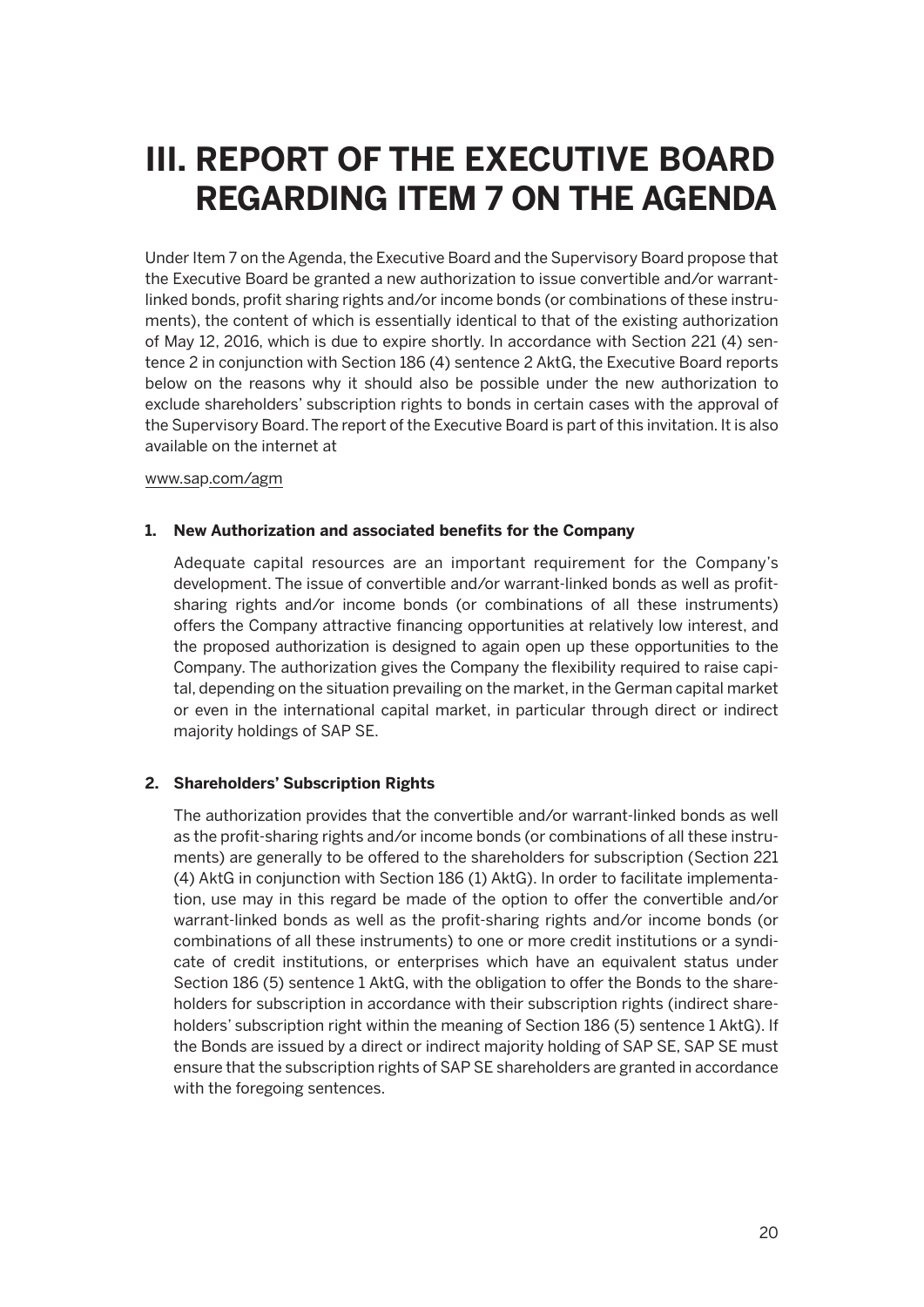#### **3. Exclusion of the Shareholders' Subscription Rights**

 The resolution proposal, however, provides for the option to exclude the shareholders' subscription rights in respect of the Bonds in the following cases.

#### **a) Fractional Shares**

 It is proposed that the Executive Board be authorized, subject to the consent of the Supervisory Board, to exclude fractional shares from the shareholders' subscription rights. Such fractional shares may result from the amount of the issue volume and the determination of a practicable subscription ratio. An exclusion of the shareholders' subscription rights in these cases facilitates the implementation of the capitalrelated measure, in particular of the shareholders' subscription rights.

#### **b) Anti-dilution Provisions with regard to bonds**

 It is further proposed that the Executive Board be granted the option, subject to the consent of the Supervisory Board, to exclude the shareholders' subscription rights in order to grant to the holders or creditors of previously issued conversion and option rights subscription rights in the scope to which they would have been entitled as shareholders following the exercise of the conversion or option rights. This will permit to grant to the holders or creditors of conversion or option rights already existing at this point in time subscription rights in lieu of a reduction of the conversion or option price as anti-dilution protection. Equipping bonds with antidilution protection is in line with standard market practice.

#### **c) Simplified Exclusion of Subscription Rights**

 It is further proposed that the Executive Board be authorized, applying Section 186 (3) sentence 4 AktG mutatis mutandis, to exclude, subject to the consent of the Supervisory Board, the shareholders' subscription rights to the extent the Bonds are issued with conversion or option rights or conversion or option obligations and structured such that the Bonds are issued at a price that is not substantially below their market value determined in accordance with generally accepted methods in particular of finance mathematics.

 This can be expedient in order to promptly respond to favorable conditions on the stock exchange and to quickly and flexibly place a Bond in the market on attractive conditions. The equity markets have become clearly more volatile. The ability to promptly react to market developments will therefore be vital for the result of the issue to be as favorable as possible. Favorable conditions that are as "near market" as possible can generally be established only if the Company is not bound by those conditions for an excessively long offer period. The issue of subscription rights generally requires a significant safety margin to be deducted in order to ensure the attractiveness of the conditions and thus the issue's chances of success over the entire offer period. It is true that Section 186 (2) AktG allows the subscription price (and thus the terms and conditions of the Bonds in the case of convertible and/or warrant-linked bonds) to be published three days prior to the expiration of the subscription period at the latest. In light of the volatility in the stock markets, however, this still involves a market risk, in particular a price change risk, for several days, which may lead to the deduction of safety margins in connection with the determination of the terms and conditions of the bonds and thus to conditions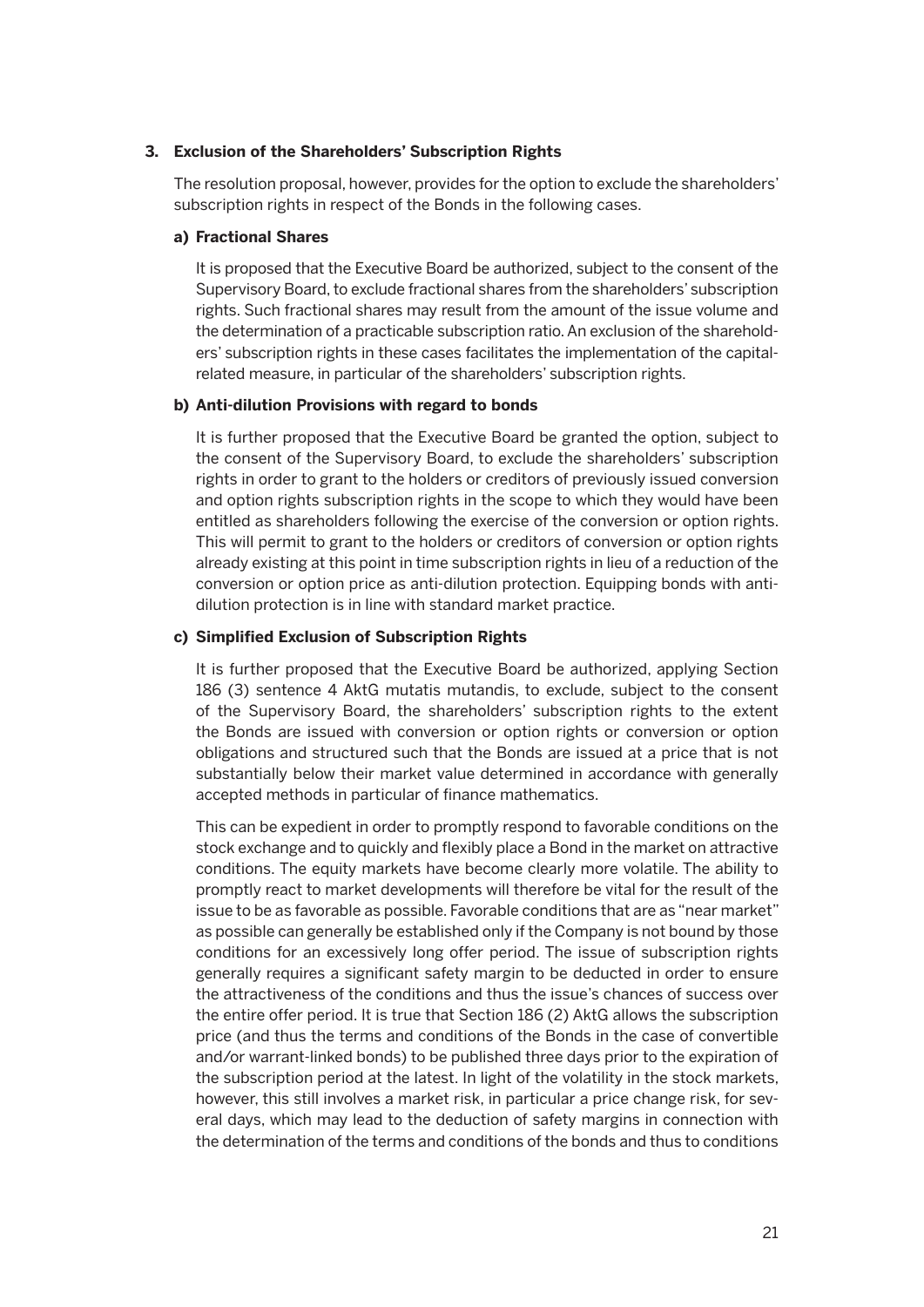that are not optimal. In addition, even where shareholders' subscription rights are granted, a full placement will not automatically be ensured and an alternative placement with third parties will in any event involve additional expenses given the uncertainty of the exercise of such rights (subscription behavior). Finally, if the Company were to grant subscription rights, it would not be in a position to promptly react to a change in market conditions due to the length of the subscription period but would be exposed to declining share prices during the subscription period, which could lead to less favorable opportunities for the Company to procure capital.

 In this case of exclusion of shareholders' subscription rights in connection with the issue of convertible and warrant-linked bonds, the provision set forth in Section 186 (3) sentence 4 AktG regarding the simplified exclusion of shareholders' subscription rights applies mutatis mutandis pursuant to Section 221 (4) sentence 2 AktG. In order to comply with the threshold of 10% of capital stock that is applicable to the simplified exclusion of shareholders' subscription rights provided for in Section 186 (3) sentence 4 AktG, the authorization concerning the simplified exclusion of shareholders' subscription rights is limited to the issue of Bonds carrying conversion or option rights or obligations in respect of shares representing a pro rata amount of no more than 10% of the Company's capital stock in aggregate. The resolution proposal under Agenda Item 7 provides that, for the purpose of calculating the 10% threshold, the lower of the amounts of capital stock existing at the time the resolution concerning this authorization is adopted by the General Meeting of Shareholders of May 12, 2021 or at the time the authorization is exercised is to be relevant. Moreover, the resolution proposal provides for a deduction clause pursuant to which the 10% threshold will be reduced to the extent that other authorizations concerning the simplified exclusion of shareholders' subscription rights are exercised after adoption of the resolution by the General Meeting of Shareholders of May 12, 2021.

 The interests of the shareholders are safeguarded by the fact that the Bonds must not be issued substantially below their market value. This will prevent a significant economic dilution of the value of the shares. Whether or not the Bonds are issued substantially below their market value will be determined by calculating the market value of the convertible or warrant-linked bonds in accordance with generally accepted methods in particular of finance mathematics and comparing it with the offer price. The Executive Board will in its price determination, taking into account the situation then prevailing on the capital market, ensure that the deduction from the market value will be as low as possible. If the Executive Board considers it appropriate in any given situation to seek professional advice, it may rely on the support of third parties. For instance, a bank (or underwriting bank) involved in the issue may confirm in an appropriate form that the issue price will not be substantially below the market value of the shares. This may also be confirmed by a bank not involved in the issue or an auditing firm or any other expert. Such an effect would reduce the calculated value of a subscription right to virtually zero, so that no appreciable economic disadvantage will be suffered by the shareholders due to the exclusion of their subscription rights.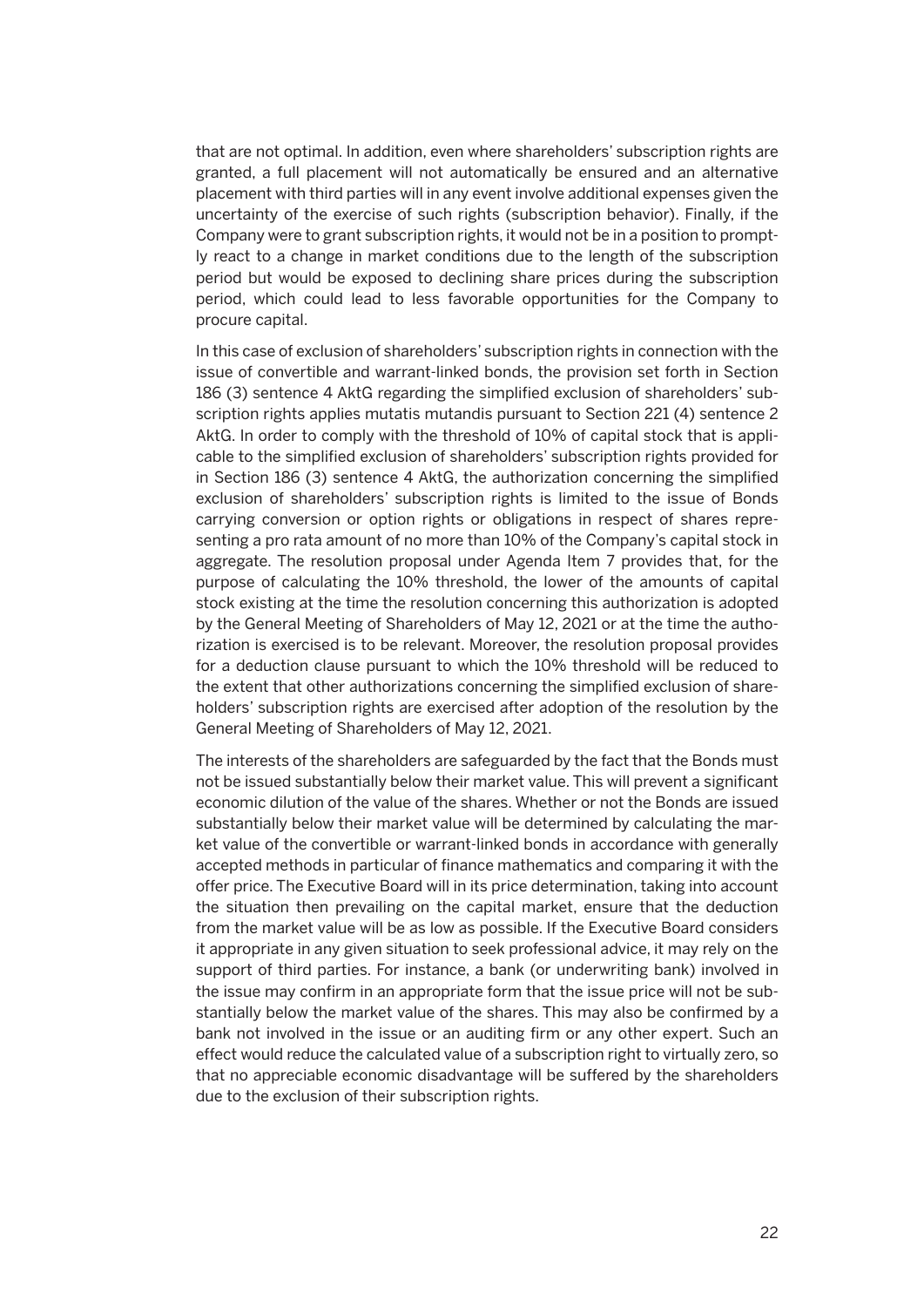Irrespective of such an examination by the Executive Board, the establishment of conditions that are in line with market standards and the associated avoidance of any appreciable dilution of the share value may also be achieved by a bookbuilding process. In such a process, the convertible or warrant-linked bonds are not offered at a fixed issue price but the issue price and/or individual conditions of the convertible and/or warrant-linked bonds (e.g. interest rate and conversion or option price) will be established on the basis of the purchase orders submitted by investors. As a result, the total value of the Bonds will be determined "near market".

 All of these measures will ensure that the value of the Company's shares is not significantly diluted as a result of the exclusion of shareholders' subscription rights. Moreover, the shareholders intending to maintain their share in the Company's capital stock have the option to acquire shares on the stock exchange on almost identical conditions.

#### **d) Overall Cap**

 The Executive Board may only make use of all the above authorizations to exclude subscription rights with regard to conversion or option rights or obligations to such an extent that the total amount of shares attributable thereto does not exceed 10% of the capital stock. This additionally limits the total scope of an issue of bonds with conversion or option rights or conversion or option obligations under exclusion of subscription rights. In this way, shareholders are additionally protected against a possible dilution of their existing shareholdings. Offsetting clauses ensure that the Executive Board also does not exceed the 10% limit by additionally making use of other authorizations to issue shares or to issue rights enabling or obligating the subscription of shares and in doing so also excludes shareholders' subscription rights.

#### **e) Exclusion of Shareholders' Subscription Rights for profit-sharing rights or income bonds which resemble debt obligations**

 Finally, where profit-sharing rights or income bonds without conversion or option rights or conversion or option obligations are to be issued, the Executive Board is authorised, subject to the consent of the Supervisory Board, to exclude shareholders' subscription rights entirely, provided these profit-sharing rights or income bonds resemble debt obligations, i.e. they do not represent membership rights in the Company, they do not grant a share in any liquidation proceeds and their interest due is not calculated on the basis of the annual net earnings, the net profit or the dividend. Moreover, in this case, the interest rate and issue price of the profit sharing rights or income bonds must reflect the market conditions for comparable debt instruments prevailing at the time of issue. If the above requirements are met, the exclusion of subscription rights does not place the shareholders at a disadvantage, since the profit-sharing rights or income bonds do not represent membership rights and do not grant a share in any liquidation proceeds or in profits generated by the Company. While the Bonds may provide for any interest payable to be subject to annual net earnings or a net profit being generated or a dividend being distributed, it would not be permissible for higher net earnings, higher net profit or a higher dividend to result in higher interest. The issue of profit-sharing rights or income bonds therefore neither changes nor dilutes the shareholders' voting rights nor their participation in the Company and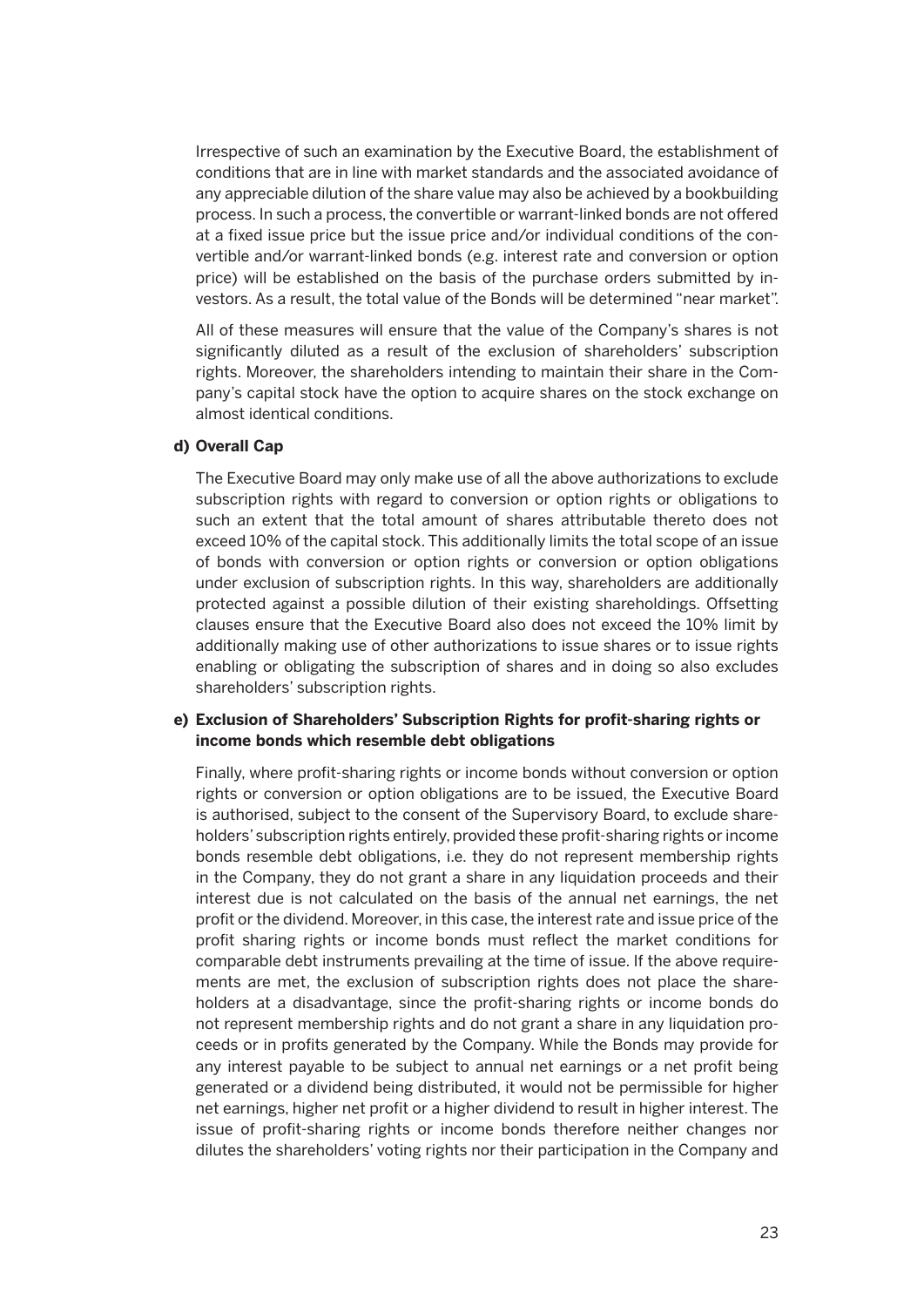its profits. Moreover, the binding requirement of issuing the Bonds on fair market terms where subscription rights are excluded ensures that subscription rights have no significant value.

#### **4. New Contingent Capital I**

 The purpose of Contingent Capital I that is to be newly created is to service the conversion or option rights linked to the convertible and/or warrant-linked bonds or upon fulfillment of the conversion and/or option obligations to the extent that no other methods of servicing these rights are used. The issue price of the new shares will be determined in accordance with lit. a) (gg) of the resolution proposed. In this provision, the bases for the determination of the minimum issue amount are stipulated in accordance with Section 193 (2) no. 3 AktG, as a result of which the Company will have extensive flexibility in fixing the terms and conditions of the Bonds.

 According to the resolution proposal, the conversion or option price to be determined for each share must, even in the event of a variable conversion ratio or a variable conversion or option price, be equivalent either – in the event that shareholders' subscription rights are excluded – to at least 80% of the average price of the SAP SE share in the XETRA trading system on the Frankfurt Stock Exchange (or any electronic trading system replacing the XETRA trading system) during the ten trading days preceding the day on which the Executive Board adopts the resolution on the issue of the convertible or warrant-linked bond or – in the event that shareholders' subscription rights are granted – to at least 80% of the average price of the SAP SE share in the XETRA trading system on the Frankfurt Stock Exchange (or any electronic trading system replacing the XETRA trading system) in the period from the start of the subscription period to the day immediately preceding the publication of the final terms pursuant to Section 186 (2) sentence 2 AktG. This average price will be the arithmetic mean of the closing auction prices. If no closing auction is effected in the relevant electronic trading system, the closing auction price will be replaced by the price determined in the last auction that takes place in the relevant electronic trading system on a trading day or, in the absence of any such auction, the last price determined in the relevant electronic trading system on that trading day. Section 9 (1) AktG is to remain unaffected, which means that shares must in no event be issued at a price below the pro rata amount of capital stock represented by them. Should any dilution of the economic value of the existing conversion or option rights occur during the term of the Bonds or warrants granting a conversion or option right and should no subscription rights be granted by way of compensation, it is intended that it should be possible for the conversion or option rights to be adjusted, without prejudice to Section 9 (1) AktG, in a manner preserving their value save to the extent that such adjustment is already governed by mandatory law. This will give the Executive Board the opportunity to include such dilution protection provisions as are customarily required in the Bond Terms. In any event, the pro rata amount of capital stock represented by the shares to be subscribed for each Definitive Bond must not exceed the lower of the principal amount or issue price per Definitive Bond.

 In deviation thereof, the conversion or option price for one share may, in the event of a conversion or option obligation, correspond to the average price of the SAP SE share in the XETRA trading system on the Frankfurt Stock Exchange (or any electronic trading system replacing the XETRA trading system) during the ten trading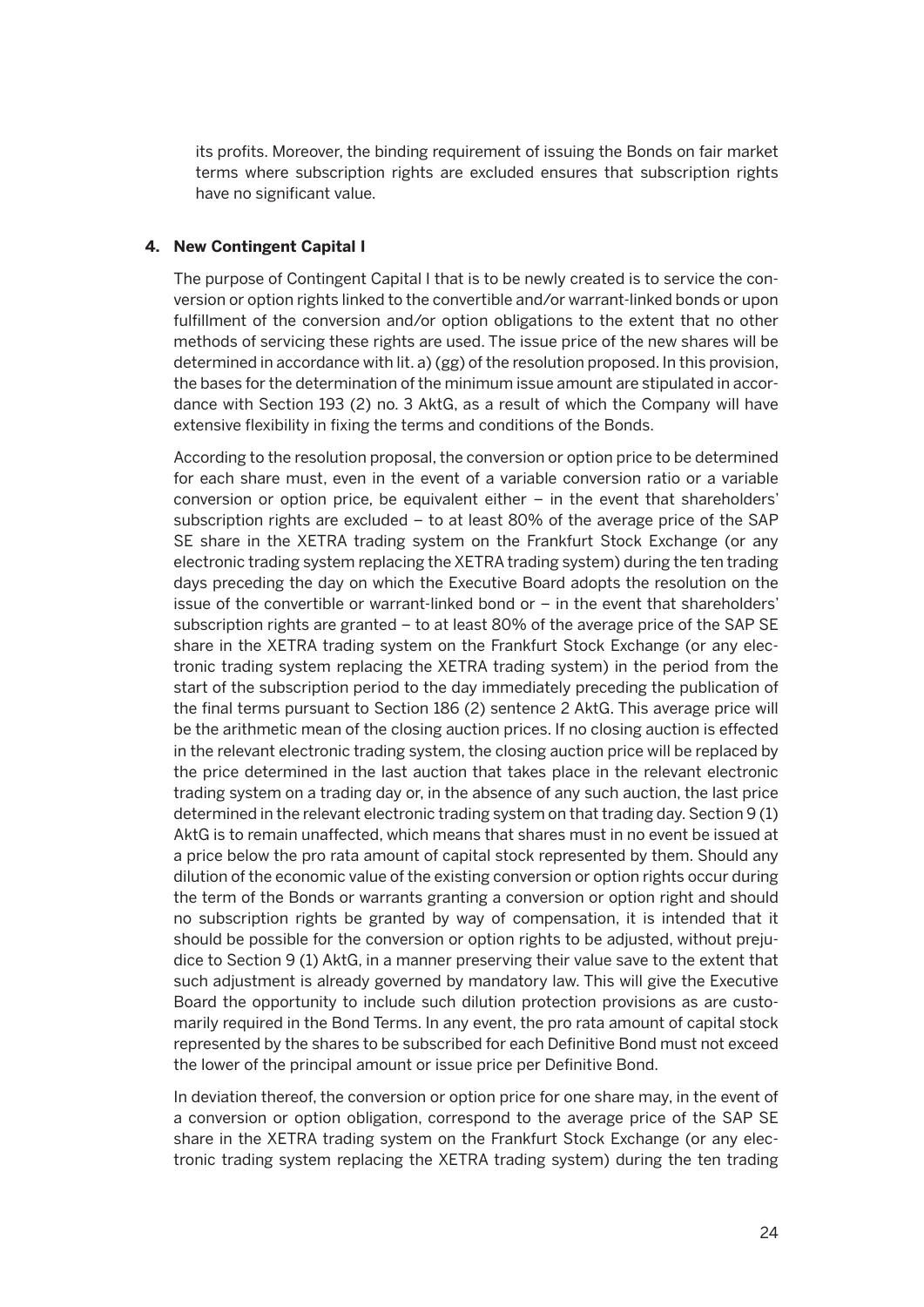days preceding or following the date on which conversion is declared and/or the option is exercised or the conversion and/or option obligation is fulfilled, even if such price is lower than the minimum price specified in lit. a) (gg) of the proposed resolution. This average price will be the arithmetic mean of the closing auction prices. If no closing auction is effected in the relevant electronic trading system, the closing auction price will be replaced by the price determined in the last auction that takes place on a trading day or, in the absence of any such auction, the last price determined on that trading day. In such cases, too, the pro rata amount of capital stock represented by the shares to be issued on Final Maturity for each Definitive Bond must not exceed the nominal amount of the individual Definitive Bond.

 However, it is intended that it should also possible to provide in the Bond Terms that the Company, in the event of a conversion or the exercise of an option, will not grant shares in the Company but will pay the equivalent value in cash or that the Company may elect to grant existing shares in the Company rather than new shares.

#### **5. Report of the Executive Board on the Exercise of the Authorization**

 There are currently no concrete plans to exercise the new authorization. In any case, the Executive Board will carefully examine whether the exercise and any exclusion of subscription rights are in the interest of the Company and its shareholders. The Executive Board will report to the General Meeting of Shareholders on each exercise of the authorization as well as the reasoning for a respective exclusion of shareholders' subscription rights.

\*\*\*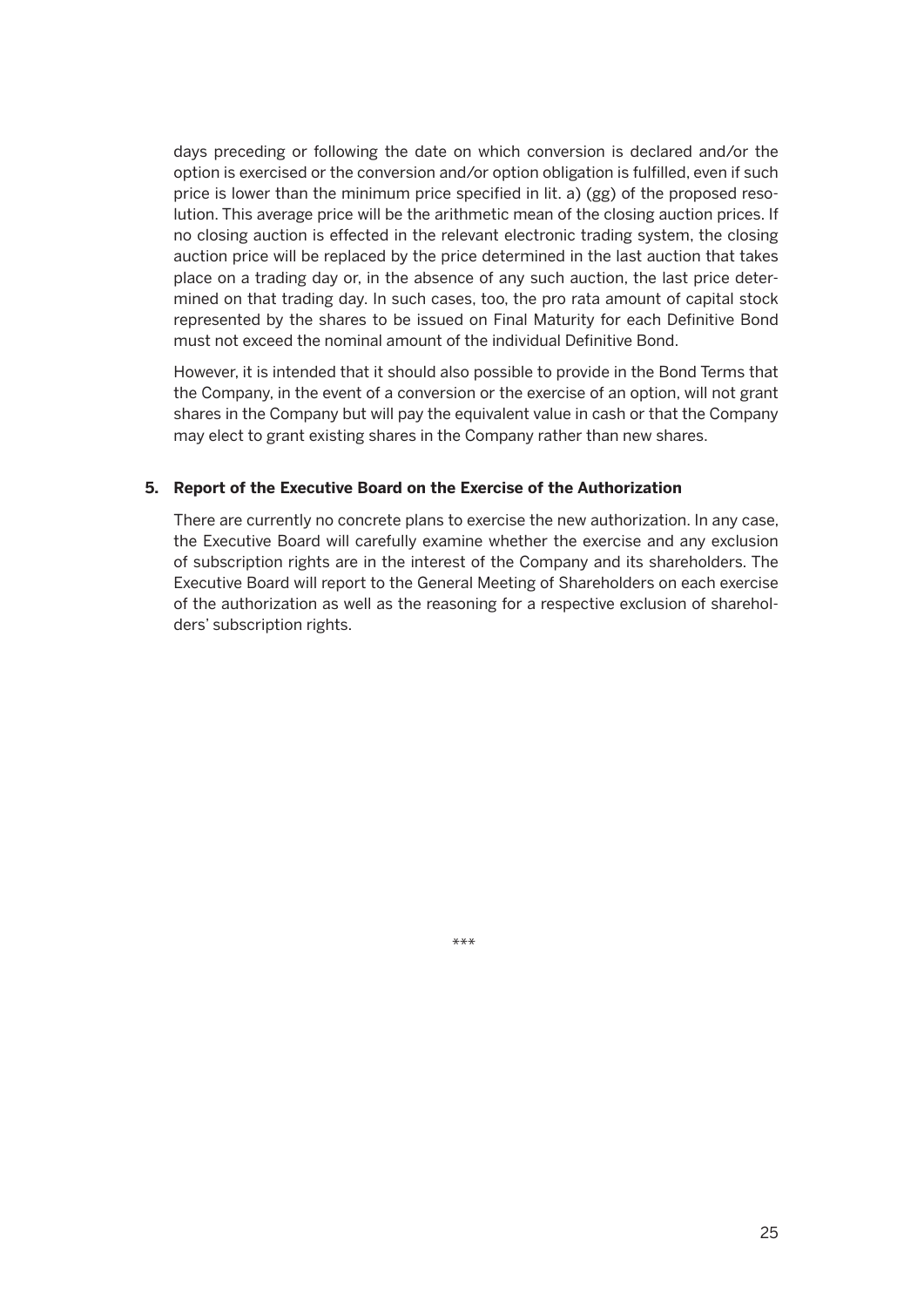### **IV. FURTHER INFORMATION AND DETAILS CONCERNING THE GENERAL MEETING OF SHAREHOLDERS**

Due to the ongoing COVID-19 pandemic, the Executive Board, with the approval of the Supervisory Board, has decided that this year's Annual General Meeting of Shareholders will again be held as a **virtual General Meeting** without the physical presence of the shareholders or their proxies. The legal basis for this is Article 2 Section 1 (2) sentence 1, (6) of the Act to Mitigate the Consequences of the COVID-19 Pandemic in Civil, Bankruptcy and Criminal Procedure Law (*Gesetz zur Abmilderung der Folgen der COVID-19-Pandemie im Zivil-, Insolvenz- und Strafverfahrensrecht*; "**COVID-19 Act**"), extended and last amended by Article 11 of the Act on the Further Shortening of the Residual Debt Relief Procedure and on the Adjustment of Pandemic-Related Provisions in Company, Cooperative, Association and Foundation Law and in Tenancy and Lease Law (*Gesetz zur weiteren Verkürzung des Restschuldbefreiungsverfahrens und zur Anpassung pandemiebedingter Vorschriften im Gesellschafts-, Genossenschafts-, Vereins- und Stiftungsrecht sowie im Miet- und Pachtrecht*) of December 22, 2020, BGBl. I 2020 p. 3328. Correspondingly, there will be some peculiarities in the course of the Annual General Meeting of Shareholders and in the exercise of shareholder rights. We therefore ask our shareholders to pay particular attention to the following information:

#### **1. Conditions for attending the General Meeting of Shareholders and exercising voting rights**

#### **a) Application to attend and proof**

 Shareholders are entitled to attend the virtual General Meeting of Shareholders and to exercise their voting rights in accordance with the provisions and explanations below only if they have submitted an application prior to the General Meeting of Shareholders and furnished proof of their shareholding to the Company.

 Please note that the right to attend this year's virtual General Meeting of Shareholders can only be exercised by appointing the proxies designated by the Company to vote on your behalf. Voting rights may also be exercised by postal vote, even without attending the General Meeting of Shareholders. The granting of power of attorney to other persons is also possible. However, these persons must then in turn vote via postal vote or grant a (sub)power of attorney to the proxies designated by the Company. For details on this please refer to the following sections.

 In accordance with Article 18 (2) sentence 1 half sentence 1 of the Articles of Incorporation, **Application** must be made in German or English and must be received by the Company in text form (Section 126b BGB). In accordance with Article 18 (3) sentence 1 of the Articles of Incorporation, **Proof of shareholding**  must be furnished by way of a confirmation issued by a depositary institution in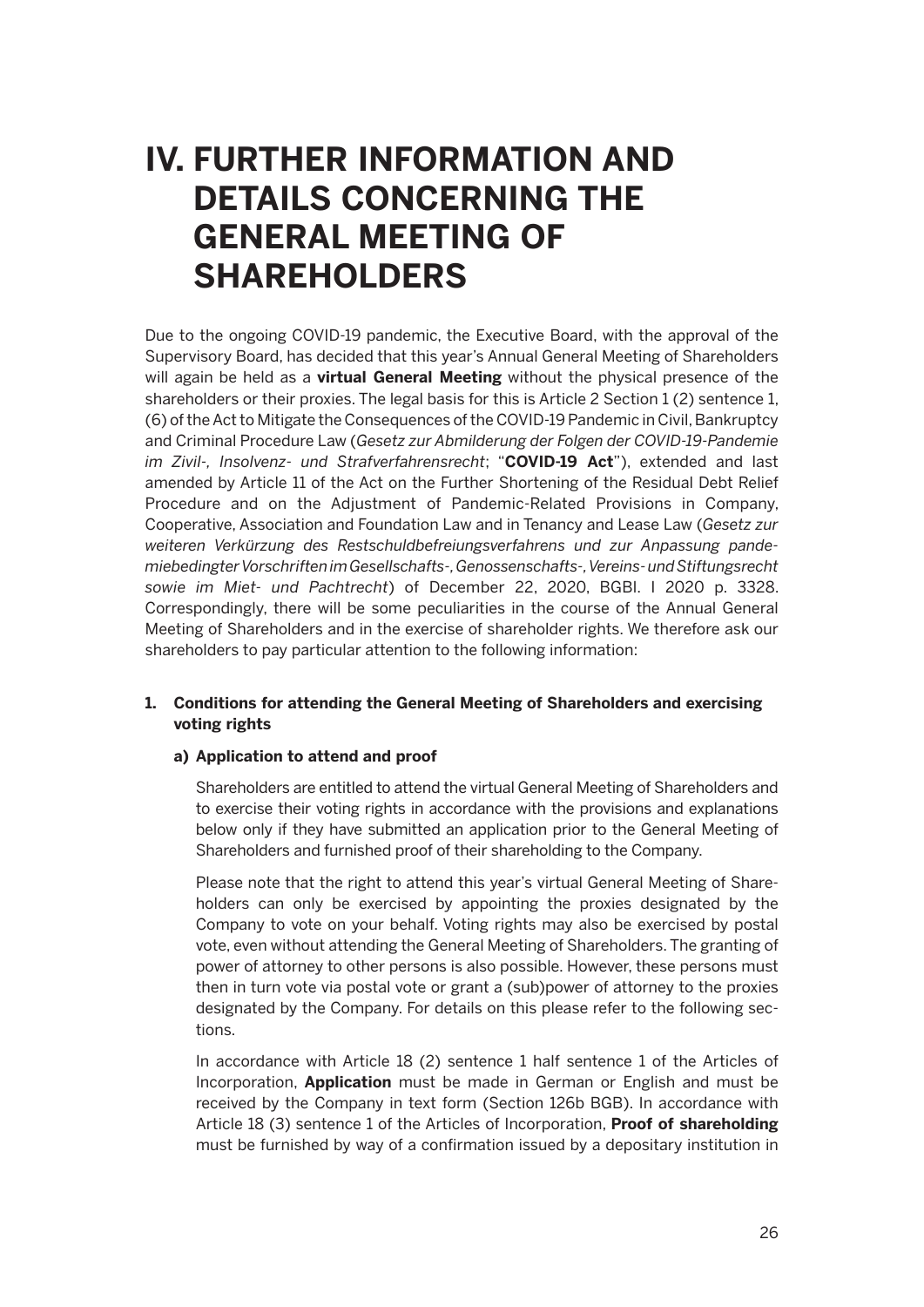text form (Section 126b BGB) in German or English; in any case, proof by the last intermediary pursuant to Section 67c (3) AktG, Article 5 Implementing Regulation (EU) 2018/1212 is sufficient. The proof of shareholding must relate to the beginning (i.e. 0.00 hrs CEST) of April 21, 2021 (the Record Date). The application as well as the proof of shareholding must be received by the Company **by no later than the end (i.e. 24.00 hrs CEST (= 22.00 hrs UTC) of May 5, 2021**, at the address below:

 SAP SE c/o DZ BANK AG represented by dwpbank – DPHVG – Landsberger Str. 187 D-80687 Munich

 or by fax: +49 (0)69 5099 1110 or by e-mail: hv-eintrittskarten@dwpbank.de

#### **b) Relevance of the Record Date**

 In relations with the Company, a person will be deemed to be a shareholder for the purpose of attending the General Meeting of Shareholders or exercising voting rights only if proof of their shareholding has been furnished as described above. Any changes in shareholdings occurring after the Record Date are of no relevance in this regard. Shareholders who have acquired their shares only after the Record Date are therefore not entitled, in relations with the Company, to attend the General Meeting of Shareholders or exercise voting rights as shareholders. Shareholders who have duly applied for attendance and provided proof of their shareholdings are entitled, in relations with the Company, to attend the General Meeting of Shareholders and to exercise their voting rights even if they disposed of their shares after the Record Date. The Record Date does not affect the shareholders' dividend entitlement.

#### **c) Ordering and delivery of the voting right card**

 Once the application and proof of shareholdings have been submitted correctly (as described above in lit. a) of this Section 1), the shareholders will be issued with a voting right card in order to enable them to exercise their rights prior to and during the (virtual) General Meeting of Shareholders. Most depositary institutions will ensure timely receipt of the voting right card, provided that shareholders complete the application forms sent to them by their depositary institutions and return them to the relevant depositary institution in sufficient time for such institution to arrange for the application and proof of shareholding to be submitted on behalf of the shareholders before the application period ends. In your own interest, please contact your depositary institution as early as possible to ensure early registration and timely receipt of the voting right card.

 Voting right cards are provided for organizational purposes only and do not represent further conditions for participation. However, they contain the information that is required in particular for the use of the password-protected Shareholder Portal, via which, among other things, the voting right can be exercised via electronic communication (by postal vote), powers of attorney and instructions for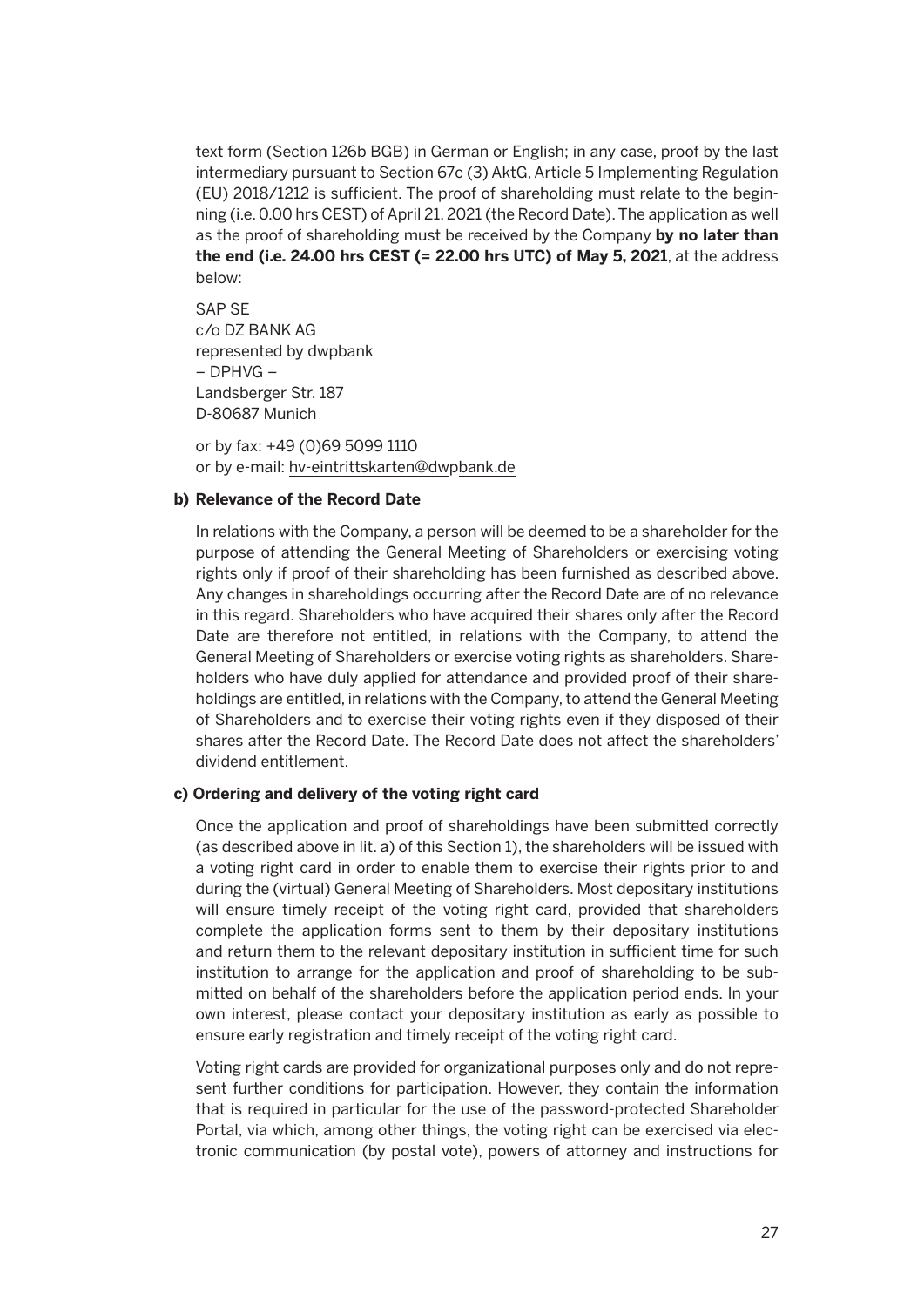exercising the voting right can be issued to the proxy designated by the Company, the right to ask questions can be exercised by means of electronic communication, and an objection to a resolution of the Annual General Meeting of Shareholders can be declared (see Section 2 below).

#### **2. Virtual General Meeting without physical presence of the shareholders or their proxies**

 This year's Annual General Meeting of Shareholders again takes place as a **virtual General Meeting** without the physical presence of the shareholders or their proxies. Therefore,

- 1. the video and audio transmission of the entire Annual General Meeting of Shareholders takes place on the Internet (see also Section 5 below (Live transmission of the General Meeting of Shareholders on the Internet)),
- 2. shareholders can exercise their voting rights via electronic communication (by postal vote) and grant power of attorney via electronic communication. This does not affect the previously existing options for exercising voting rights by postal vote in other ways as well as granting power of attorney in other ways, for example by post or fax (see also Section 3 below (Voting by post) and Section 4 below (Voting by proxy)),
- 3. the shareholders have the right to ask questions by electronic communication (see also Section 6 lit. c) below (Shareholders' rights – Shareholders' right to ask questions), and
- 4. in deviation from Section 245 No. 1 AktG, the shareholders who have exercised their voting right in accordance with No. 2 above are given the opportunity to object to a resolution of the Annual General Meeting of Shareholders, waiving the requirement to appear at the Annual General Meeting of Shareholders.

 Shareholders who have duly submitted their application to attend as well as proof of their shareholding to the Company can access the password-protected Shareholder Portal at the internet address

#### www.sap.com/agm

 also on the day of the Annual General Meeting of Shareholders. There they can also exercise their voting rights on the day of the Annual General Meeting of Shareholders via electronic communication (by postal vote) and issue powers of attorney and instructions on how to exercise the voting rights to the proxy designated by the Company via electronic communication. In addition, on the day of the General Meeting of Shareholders, they can object to a decision of the General Meeting of Shareholders. Shareholders can find the necessary access data for the Shareholder Portal on the voting right card sent by post.

 With regard to the exercise of the right to ask questions, the Executive Board, with the approval of the Supervisory Board, decided that questions must be submitted by electronic communication at least one day before the Annual General Meeting of Shareholders. Further information on the exercise of the right to ask questions can be found in Section 6 lit. c) below (Shareholders' rights – Shareholders' right to ask questions).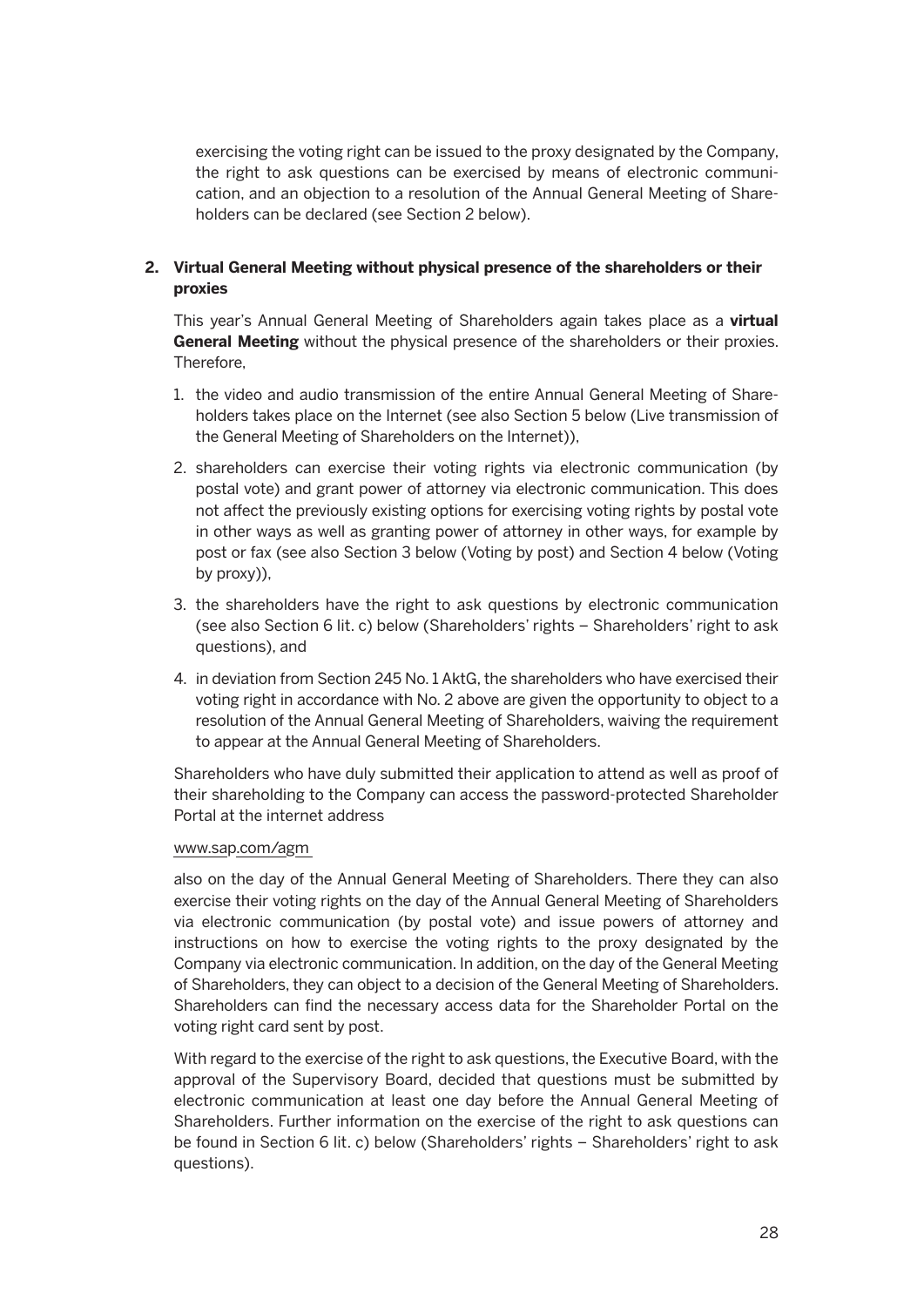#### **3. Voting by post**

 Within the scope specified below, shareholders have the option to vote by post, i.e. without having to attend the General Meeting of Shareholders. This, too, requires correct submission of the application and of proof of their shareholding, as set out in Section 1 above (Conditions for attending the General Meeting of Shareholders and exercising voting rights).

 Voting by post can be performed in writing, using the (postal voting) form which is printed on the voting right card and which is also available on the Internet at www.sap.com/agm. The form used for postal voting must be received by the Company, fully completed and, in particular, bearing the voting right card number and the validation code, by May 11, 2021 (day of receipt of post) by the Company at the following address:

#### SAP SE

c/o Computershare Operations Center D-80249 München.

 The fully completed form may also be sent by fax and must in this case be received by 12.00 hrs CEST (=10.00 hrs UTC) on May 11, 2021, at the fax number +49 (0)89 30903 74675.

 Votes cast by post in this way may be revoked or amended by written notice directed at the postal address specified above (in this Section 3) by May 11, 2021 (day of receipt of post) or by transmitting the written notice by fax to the number specified (here in Section 3) above by 12.00 hrs CEST (=10.00 hrs UTC) on May 11, 2021 (time of receipt of fax).

 In addition, there is the possibility of voting by post also via electronic communication. For this purpose, the shareholders who have duly submitted their application to attend as well as proof of their shareholding to the Company can access the password-protected Shareholder Portal at the internet address:

#### www.sap.com/agm

 In this way, voting by post (as well as changing and revoking it) is still possible on the day of the Annual General Meeting of Shareholders until the end of the answers to the shareholders' questions. This also applies for changing and revoking postal votes previously submitted by facsimile or mail. Details on the use of the password-protected Shareholder Portal can be found in Section 2 above (Virtual General Meeting without physical presence of the shareholders or their proxies).

#### **4. Voting by proxy**

#### **a) Option to vote by proxy**

 Shareholders may elect to have their voting rights exercised by a proxy, e.g. by a bank, a shareholders' association, by proxies designated by the Company or another person of their choice. In this case, correct submission of the application to attend and of proof of shareholding is also required as set out in Section 1 above (Conditions for attending the General Meeting of Shareholders and exercising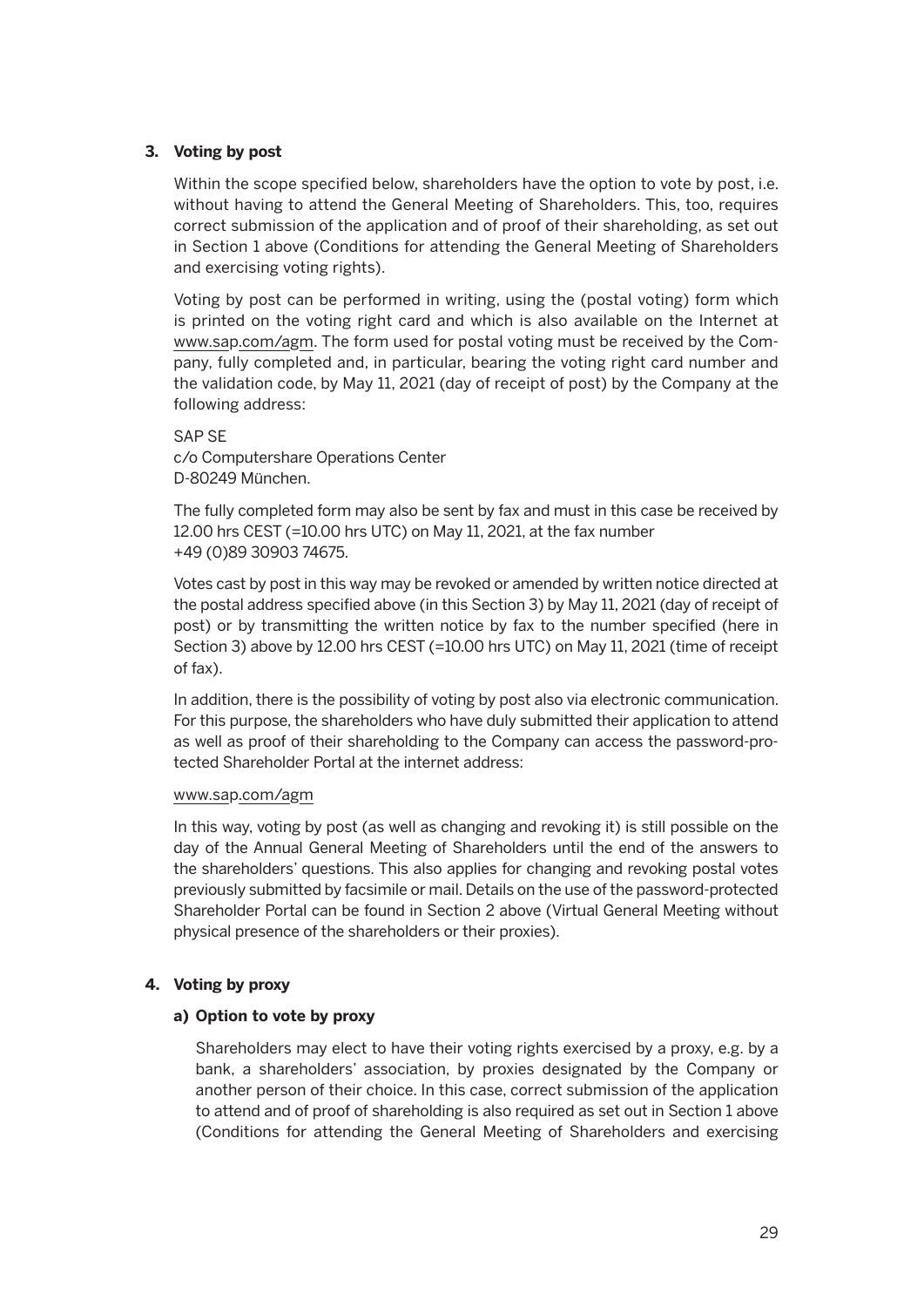voting rights). It is possible to appoint a proxy both prior to and during the virtual General Meeting of Shareholders, and proxies may be appointed by way of the shareholder making a declaration to the relevant proxy or to the Company.

 Except for the proxies designated by the Company, proxies will also only be able to cast votes by post (as described above under "Voting by post") or by appointing and instructing the proxies designated by the Company.

 A proxy can only use the password-protected Shareholder Portal if the proxy receives the access data sent with the voting right card from the principal.

#### **b) Form of proxy authorization**

 Pursuant to Section 134 (3) sentence 3 AktG, the proxy authorization must be granted or revoked, and proof of the proxy authorization to be provided to the Company must be provided, in text form (Section 126b BGB). The special provisions set out below in lit. c) of this Section 4 additionally apply where authorization is granted to proxies designated by the Company. In the event that proxy authorization is granted to an intermediary, to a shareholders' association, to a proxy advisor or to a person which has an equivalent status under Section 135 (8) AktG, the text form, in derogation from the above, is neither required pursuant to Section 134 (3) sentence 3 AktG, nor do the Articles of Incorporation contain a specific provision governing such case. Intermediaries, shareholders' associations, proxy advisors, and persons which have an equivalent status under Section 135 (8) AktG may therefore use forms for the granting of proxy authorization which need only comply with the statutory provisions governing such case, in particular those contained in Section 135 AktG. Reference is made to the special procedure pursuant to Section 135 (1) sentence 5 AktG.

#### **c) Proxies designated by the Company, special provisions regarding their authorization**

 Within the scope specified below, we offer our shareholders and their proxies the option to be represented at the virtual General Meeting of Shareholders by employees designated as proxies by the Company (Company proxies) who are bound by the shareholders' instructions. The Company proxies will exercise their powers only to the extent that shareholders have previously instructed them to exercise their voting rights. The proxies designated by the Company are obligated to vote in accordance with the instructions given to them.

 The authorization of Company proxies may be granted and revoked, and instructions to them may be given and amended, by declaration to the Company also via electronic communication, using the password-protected Shareholder Portal provided by the Company at the internet address www.sap.com/agm. Shareholders can find the necessary access data for the Shareholder Portal on the voting right card sent by post. Via the Shareholder Portal, authorizations and instructions to the Company proxies may still be given, modified and revoked during the General Meeting of Shareholders until the end of the answers to the shareholders' questions.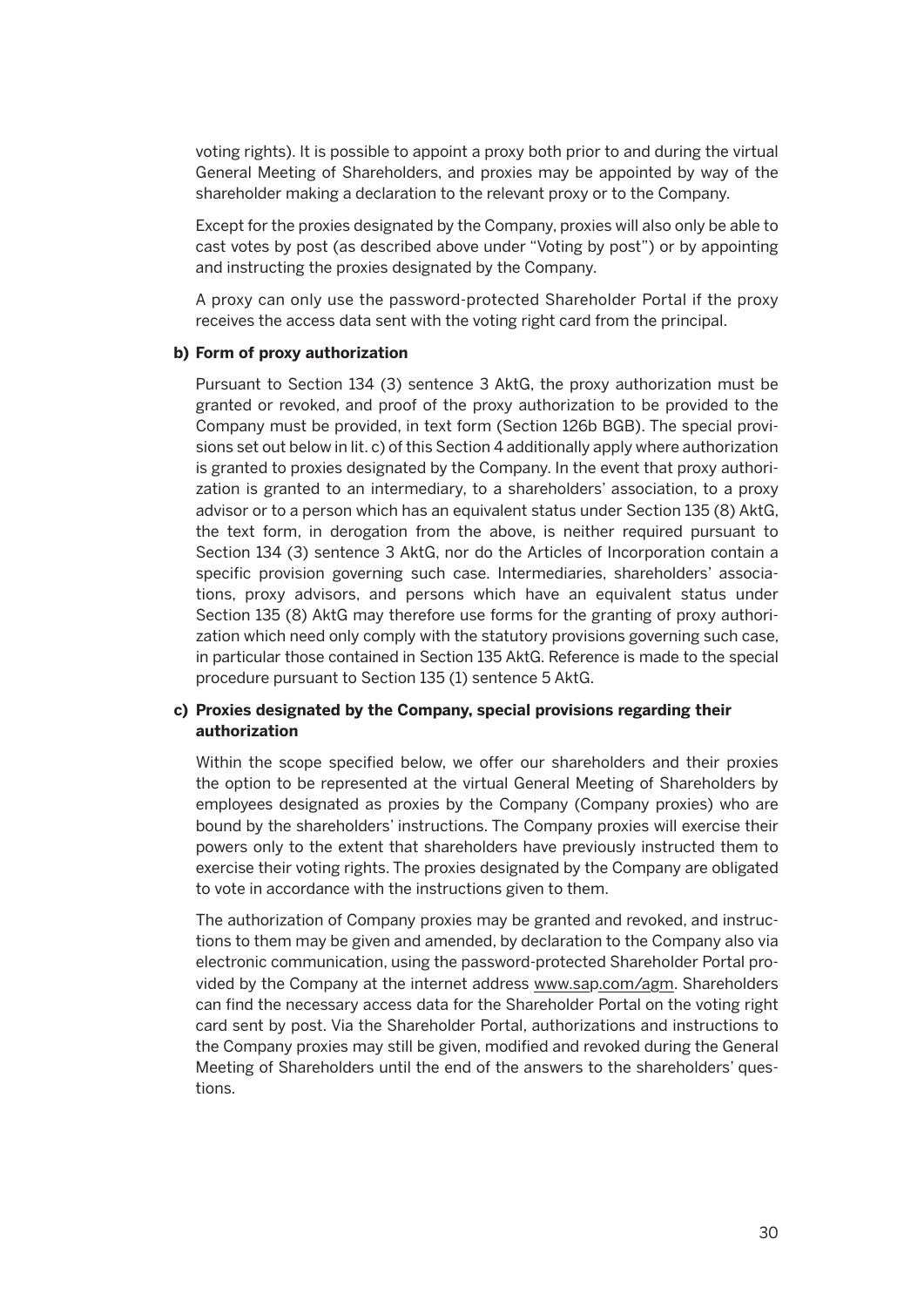If, besides the authorization for and instructions to the Company proxies, the Company has received postal votes (see Section 3 above), these postal votes will always take precedence; in this case, the Company proxies will not exercise the authorization granted to them and will not represent the relevant shares.

#### **d) Proof of proxy authorization**

 If proxy authorization is granted by way of a declaration made to the Company, no separate proof of proxy authorization to the Company is required. If, however, proxy authorization is granted by way of a declaration made to the proxy appointed, the Company may demand to see proof of such authorization, unless otherwise provided for in Section 135 AktG, i.e. in particular where an intermediary, a shareholders' association, or a proxy advisor is appointed proxy. Such proof may be directed to the postal address or fax number of the Company stated in Section 3 for voting by post. In accordance with Section 134 (3) sentence 4 AktG, we offer the following means of electronic communication: the proof of appointment of a proxy may be sent to the Company by e-mail to sap-hv2021@computershare.de. It will be ensured that Word, .pdf, .jpg, .txt and .tif documents sent as e-mail attachments will be taken into account (in addition to the possibility of existing e-mails being forwarded). The Company is only able to easily and clearly draw the link between proof of proxy authorization that is sent by e-mail and a specific application to attend if such authorization or the corresponding e-mail states the family name, first name and address of the relevant shareholder and, if already known, the voting right card number and the validation code. The means of communication specified above will also be available for granting or revoking proxy authorization by means of a declaration to the Company.

#### **e) Forms for granting proxy authorization**

 Shareholders will receive forms which may be used for granting proxy authorization as well as for granting proxy authorization and issuing instructions to the Company proxies together with their voting right card following correct submission of the application and proof of shareholding. In addition, a corresponding possibility to enter data can be found in the password-protected Shareholder Portal provided by the Company, among other things, for granting proxy authorizations and issuing instructions to Company proxies. A printable form for granting proxy authorization and, where appropriate, for issuing instructions to the Company proxies and also to third persons is also available on the Internet at www.sap.com/agm. To facilitate processing, we ask that these forms be used for granting proxy authorization if proxies are appointed by way of a declaration made to the Company, including where proxy authorization is granted and instructions are issued to the Company proxies.

#### **5. Live transmission of the General Meeting of Shareholders on the Internet**

 All shareholders of SAP SE and the interested general public may follow the entire General Meeting of Shareholders on May 12, 2021, from 10.00 hrs CEST (= 8.00 hrs UTC) live on the Internet. Unrestricted online access to the live transmission will be possible via the Internet at www.sap.com/agm.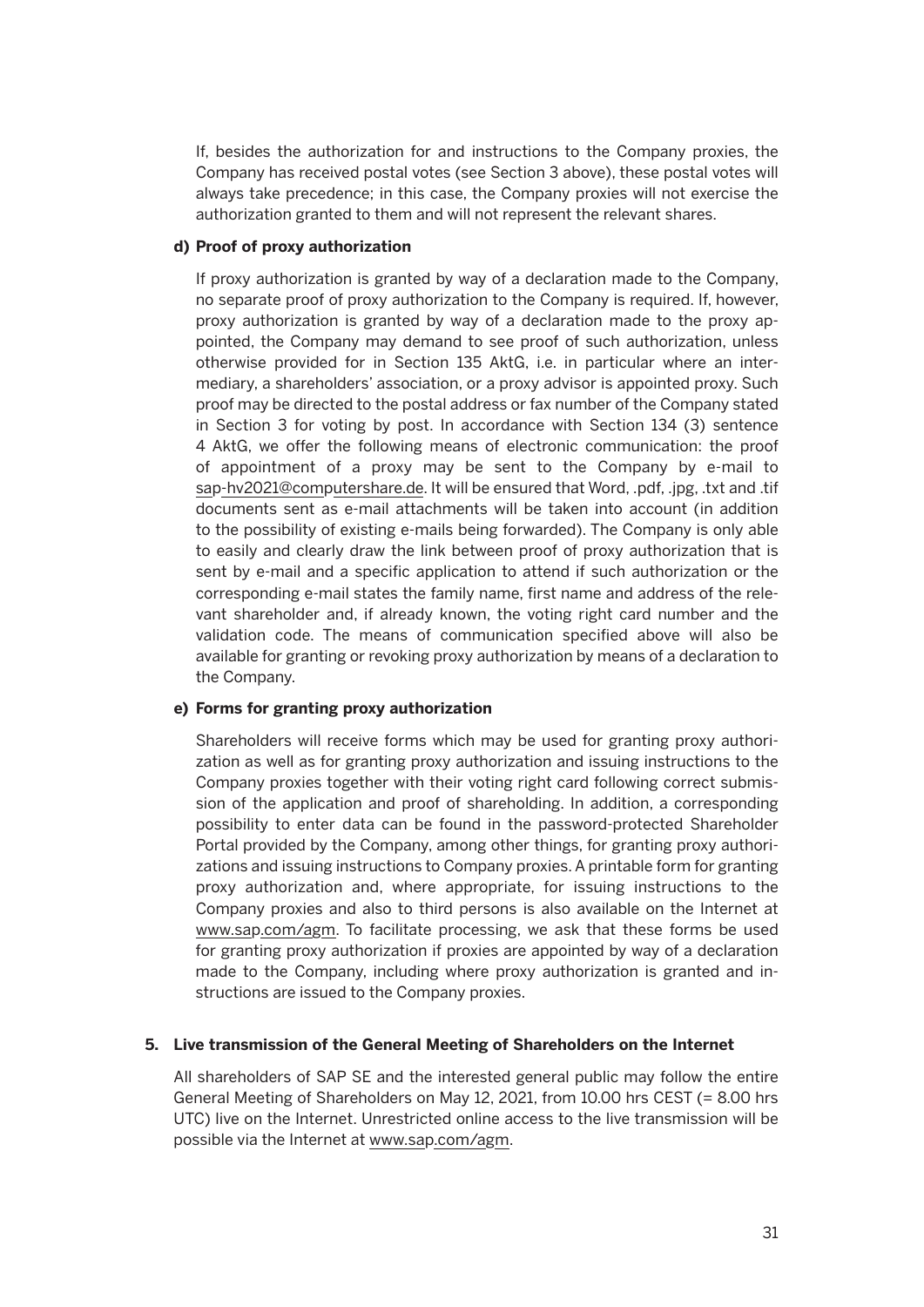Shareholders who have properly submitted their application to attend as well as proof of their shareholding to the Company can also follow the live transmission via the password-protected Shareholder Portal at www.sap.com/agm.

 The transmission of the General Meeting of Shareholders will be performed from the Company's business premises, Hasso-Plattner-Ring 5, 69190 Walldorf. The notary retained to take the minutes of the General Meeting of Shareholders will also be present there.

 The opening by the chairman as well as the speeches by the CEO will also be recorded and will be available on the Internet at the address specified above after the General Meeting of Shareholders.

#### **6. Shareholder rights**

#### **a) Requests for additional agenda items pursuant to Article 56 of the SE Regulation, Section 50 (2) SEAG and Section 122 (2) AktG**

 Shareholders collectively holding 5% of the capital stock or at least € 500,000 in total (the latter corresponding to 500,000 shares) may request that additional items be added to the agenda and made public. Each new item must be accompanied by the corresponding grounds or a resolution proposal. Such requests must be made in writing (within the meaning of Section 122 (2) in conjunction with (1) sentence 1 AktG) to the Company's Executive Board and must have been received by the Company by 24.00 hrs CEST (= 22.00 hrs UTC) on April 11, 2021. The request may be sent to the following address:

 SAP SE Vorstand Dietmar-Hopp-Allee 16 D-69190 Walldorf Germany

 Any additions to the agenda which require publication and were not published in the calling notice will be published in the German Federal Gazette without undue delay after they have been received by the Company and will be forwarded for publication to media which can be expected to publish the information across the entire European Union. Any requests for additional items to be added to the agenda within the meaning of Article 56 of the SE Regulation, Section 50 (2) SEAG and Section 122 (2) AktG which are received by the Company once the General Meeting of Shareholders has been called will also be made available on the Internet at www.sap.com/agm and will be communicated to the shareholders without undue delay after they have been received by the Company.

#### **b) Shareholder motions and nominations pursuant to Section 126 (1) and Section 127 AktG**

 Shareholders may send the Company motions and election proposals relating to items on the agenda in accordance with Section 126 AktG and Section 127 AktG.

 Such countermotions and nominations will be made available by the Company at the internet address www.sap.com/agm, including the name of the shareholder, the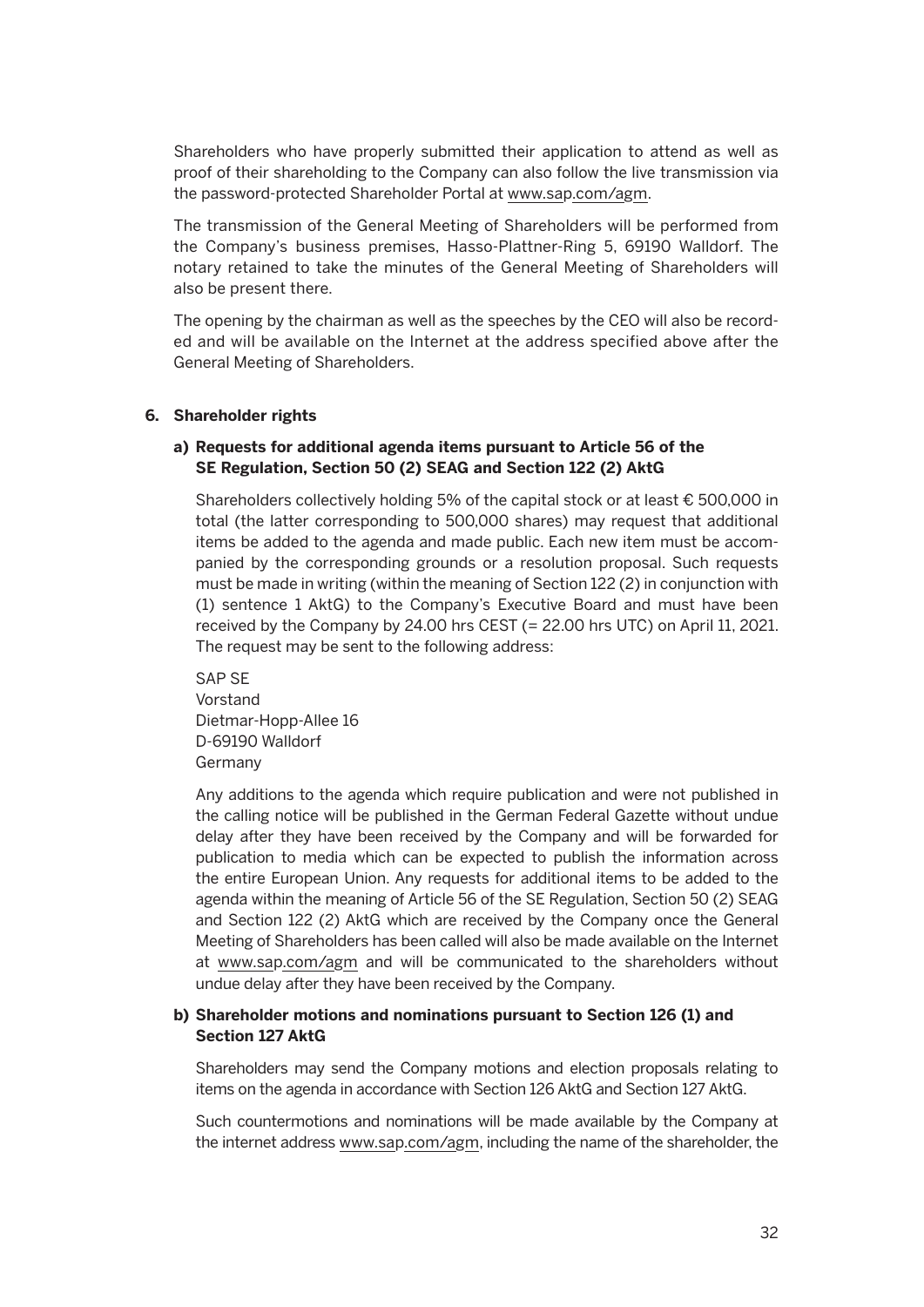reasons, which are not required for nominations, and any statement by the management, if received by the end (i.e. 24.00 hrs CEST (= 22.00 hrs UTC)) of April 27, 2021 at the address:

 SAP SE Investor Relations Dietmar-Hopp-Allee 16 D-69190 Walldorf

or by fax: +49 (0)6227/7-40805

or by e-mail: investor@sap.com

 and the other requirements in accordance with Section 126 AktG and Section 127 AktG are met.

 Shareholder motions and election proposals which are to be made accessible pursuant to Section 126 AktG or Section 127 AktG are deemed to have been made at the General Meeting of Shareholders pursuant to Article 2 Section 1 (2) sentence 3 COVID-19 Act if the shareholder making the motion or submitting the election proposal is duly authorized and properly submitted their application for the General Meeting of Shareholders.

#### **c) Shareholders' right to ask questions**

 For this year's (virtual) Annual General Meeting of Shareholders, shareholders who have properly submitted their application to attend as well as proof of their shareholding to the Company will be granted the right to ask questions by electronic communication (Article 2 Section 1 (2) sentence 1 no. 3 COVID-19 Act).

 The Executive Board, with the approval of the Supervisory Board, decided that questions must be submitted by electronic communication no later than one day before the Annual General Meeting of Shareholders (Article 2 Section 1 (2) sentence 2, half sentence 2 COVID-19 Act, see also Section 2 above (Virtual General Meeting without physical presence of the shareholders or their proxies)). This means that the questions must be received no later than May 10, 2021, 24.00 hrs CEST (= 22.00 hrs UTC), via the password-protected Shareholder Portal at www.sap.com/agm. Shareholders can find the necessary access data for the Shareholder Portal on the voting right card. In your own interest, please contact your depositary institution as early as possible to ensure early registration and timely receipt of the voting right card.

 The Executive Board will decide at its dutiful, free discretion how the questions will be answered (Article 2 Section 1 (2) sentence 2, half sentence 1 COVID-19 Act). When answering questions the Company will only disclose the names of the persons submitting the questions if this was explicitly requested by the relevant person at the time of submission.

#### **d) Further information**

 Further information on the shareholders' rights, in particular information relating to additional requirements above and beyond compliance with the relevant deadlines, is available on the Internet at www.sap.com/agm.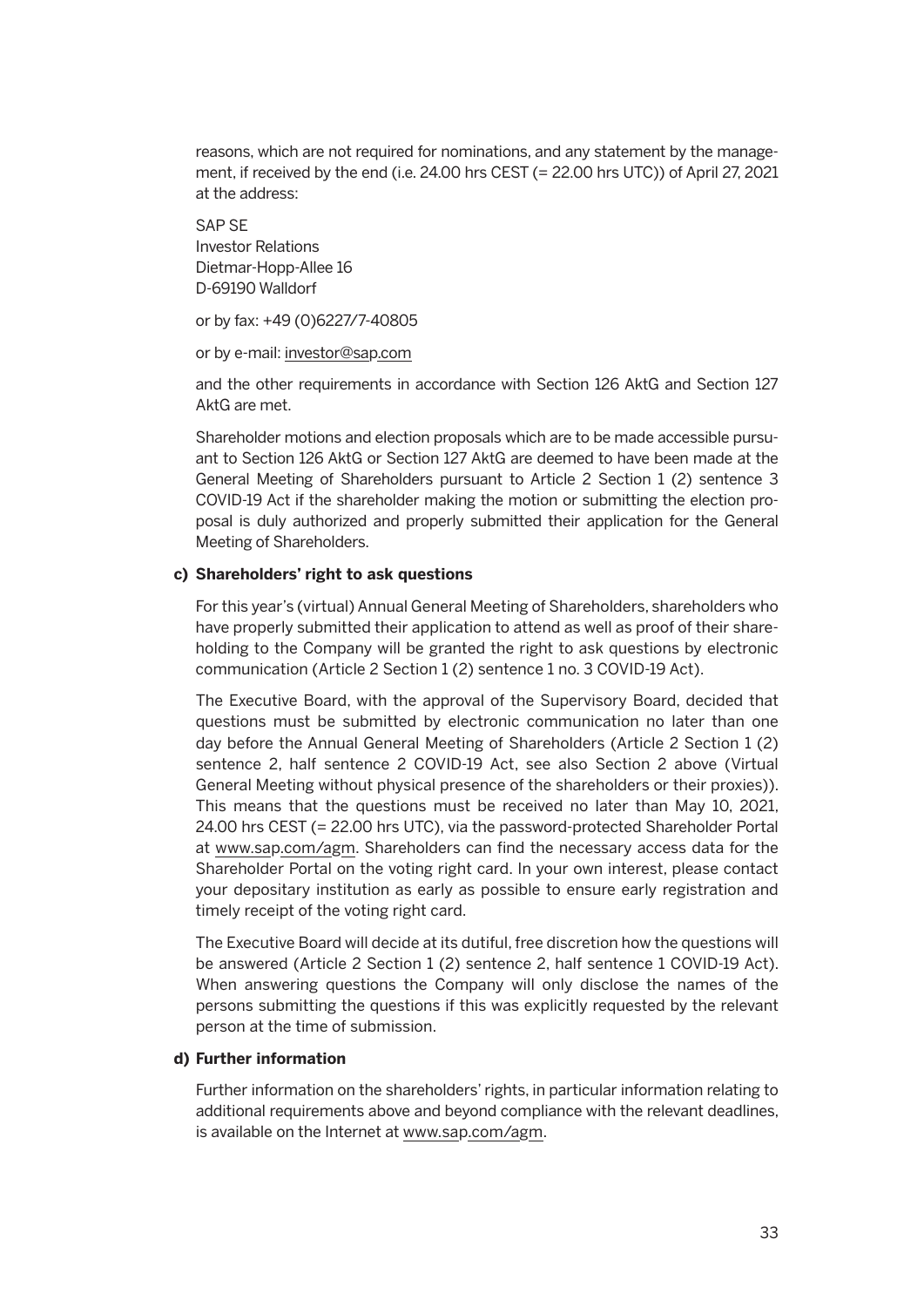#### **7. Submitting video messages for publication via the password-protected Shareholder Portal**

 The Executive Board, with the approval of the Supervisory Board, decided to give shareholders or their proxies (over and above the requirements of the COVID-19 Act) the opportunity to comment on the agenda via video messages. This requires, however, that the shareholders have properly submitted their application to attend as well as proof of their shareholding to the Company. The Shareholder Portal is available at www.sap.com/agm. Shareholders can find the access data for the Shareholder Portal on the voting right card.

 Via the Shareholder Portal, statements relating to the agenda can be submitted as a video message no later than May 7, 2021, 24.00 hrs CEST (= 22.00 hrs UTC). Such video messages should not be longer than three minutes. They will only be permitted if a shareholder or a proxy appear in person. By submitting a video message, shareholders or their proxies declare their consent to the video message, including their names, being published on the Shareholder Portal. Details of the technical and legal requirements for submitting video messages are available via the Shareholder Portal.

 The Company intends to publish any video message properly submitted prior to the General Meeting of Shareholders via the password-protected Shareholder Portal which can only be accessed by shareholders or their proxies. However, please note that there is no legal entitlement to the publication of a video message. In particular, the Company reserves the right not to publish video messages with offensive, discriminatory, criminally relevant or obviously false or misleading content, without any reference to the agenda or in other languages than German. The same applies to video messages longer than three minutes or failing to comply with the technical requirements. Only one video message will be published per shareholder.

 The video messages are intended to give shareholders or their proxies an opportunity to make a statement. In contrast, the procedure described in Section 6 lit. b) and c) above applies to countermotions, election proposals and questions. Please note that countermotions, election proposals and questions contained in a video statement, but not submitted as described in Section 6 lit. b) and c) above, will not be considered.

#### **8. Further Information regarding the votes in accordance with Table 3 Implementing Regulation (EU) 2018/1212**

 No resolution proposal is being made under Item 1 on the Agenda and therefore no vote is intended (for explanation, see there). Under Items 2 to 9 on the Agenda, the votes on the proposed resolution and election proposals are binding. Shareholders can vote "Yes" (in favor) or "No" (against) on all votes or abstain from voting, i.e. not participate in the vote.

#### **9. Website offering information and publication of the invitation**

 This calling notice for the General Meeting of Shareholders and the information and documents to be made available pursuant to Section 124a AktG, any requests for additional agenda items within the meaning of Article 56 of the SE Regulation, Section 50 (2) SEAG and Section 122 (2) AktG and other information are available on the Internet at www.sap.com/agm.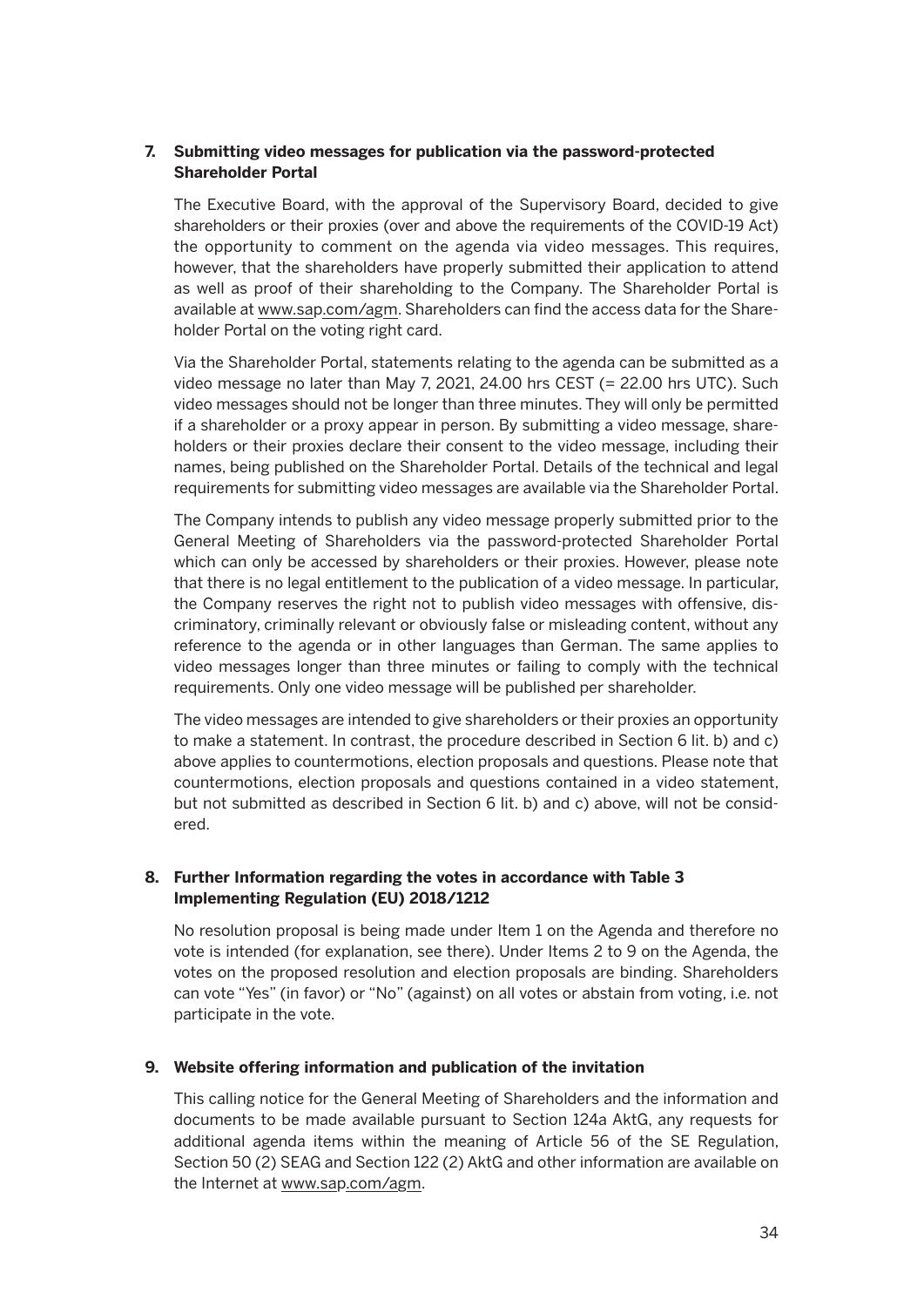The voting results will also be announced there after the General Meeting of Shareholders. In addition, shareholders who voted at the General Meeting of Shareholders can use the password-protected Shareholder Portal to retrieve a voting confirmation within one month of the date of the General Meeting of Shareholders in accordance with Section 129 (5) AktG.

 The invitation, together with the full agenda and the resolution proposals of the Executive Board and the Supervisory Board, will be published in the German Federal Gazette and was moreover forwarded for publication to media which can be expected to publish the information across the entire European Union.

#### **10. Total number of shares and voting rights**

 On the date on which the General Meeting of Shareholders is called, the Company has capital stock of  $\epsilon$  1,228,504,232.00, which is divided into 1,228,504,232 no-par value shares each representing one vote (information in accordance with Section 49 (1) no. 1 of the German Securities Trading Act (*Wertpapierhandelsgesetz*; "**WpHG**"); this total includes the treasury shares held on the date on which the General Meeting of Shareholders is called, which do not, however, attribute any rights to the Company in accordance with Section 71b AktG).

#### **11. Notes on data protection**

 The protection and the lawful treatment of your data are of utmost importance to us. In our notes on data protection, we have summarized in one place all information on the processing of personal data of our shareholders and their possible represen tatives. Such notes on data protection can be found at: www.sap.com/privacy-shareholders.

Walldorf, March 2021 SAP SE The Executive Board